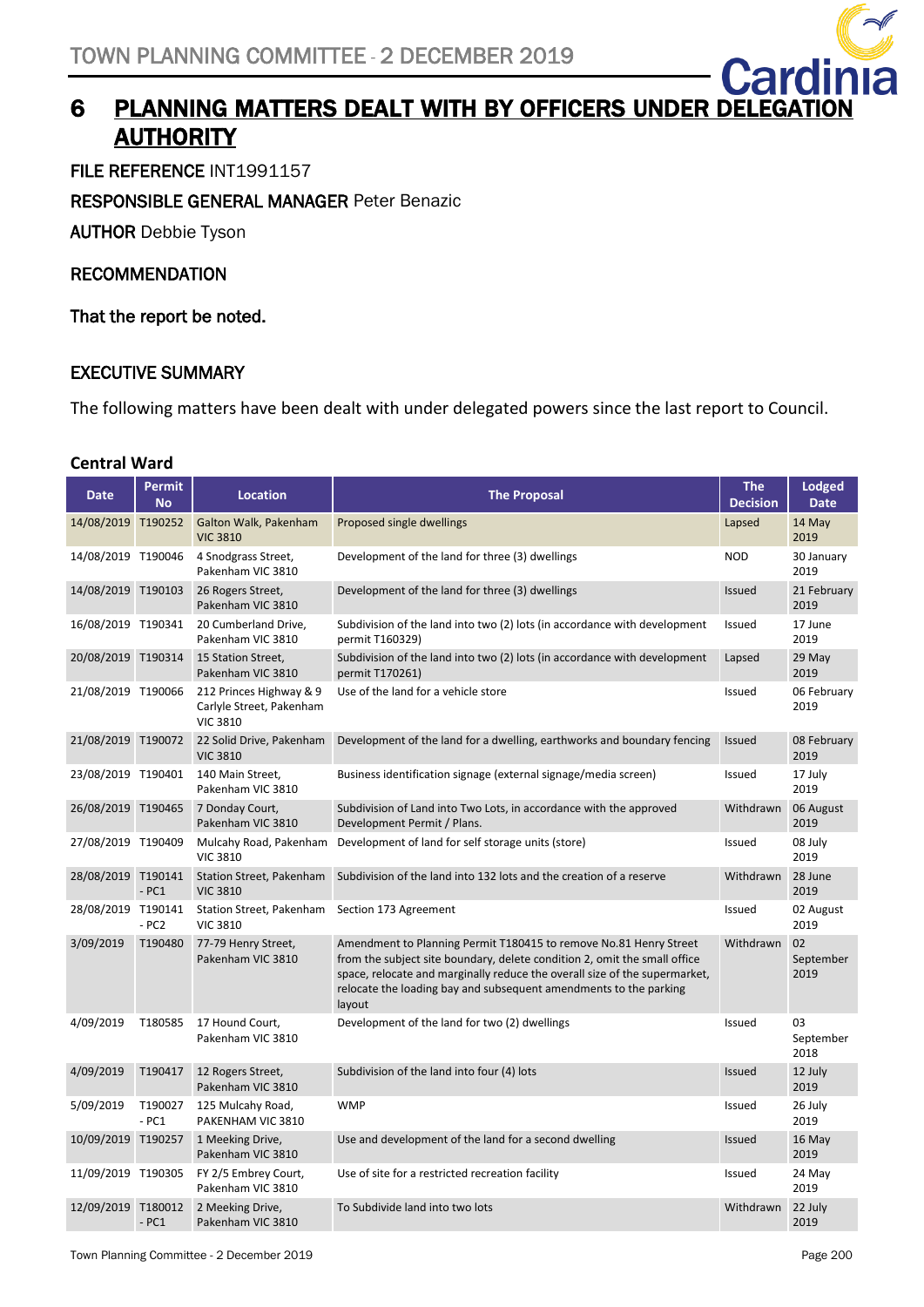

|                    |                   | <b>VIC 3810</b>                                                                                     | 11/09/2019 T190495 2 Galton Walk, Pakenham (2, 4, 6, 8, 10, 14 & 16 Galton Walk) PROPOSED DWELLINGS                                                                                                                                                                                                                                          | Withdrawn     | 26 August<br>2019       |
|--------------------|-------------------|-----------------------------------------------------------------------------------------------------|----------------------------------------------------------------------------------------------------------------------------------------------------------------------------------------------------------------------------------------------------------------------------------------------------------------------------------------------|---------------|-------------------------|
| 18/09/2019 T190139 |                   | 600 Brown Road, Officer<br><b>VIC 3809</b>                                                          | Subdivision of land                                                                                                                                                                                                                                                                                                                          | Issued        | 14 March<br>2019        |
| 19/09/2019 T180454 |                   | Princes Highway,<br>Pakenham VIC 3810                                                               | Use and development of the land, in stages, for a place of assembly<br>(cinema), food & drink premises, medical centre, shops (including discount<br>department store and supermarket), creation of easements, signage,<br>reduction in car parking, sale & consumption of liquor and, to create &<br>alter access to a Road Zone Category 1 | Refused       | 23 July<br>2018         |
| 19/09/2019 T190160 |                   | 38 Eagle Drive, Pakenham<br><b>VIC 3810</b>                                                         | Buildings and works associated with the construction of a second dwelling                                                                                                                                                                                                                                                                    | <b>NOD</b>    | 26 March<br>2019        |
| 20/09/2019 T190141 | $-1$              | Station Street, Pakenham<br><b>VIC 3810</b>                                                         | Subdivision of the land into 132 lots and the creation of a reserve                                                                                                                                                                                                                                                                          | Withdrawn     | 07 August<br>2019       |
| 24/09/2019 T190139 | $-PC1$            | 600 Brown Road, Officer<br><b>VIC 3809</b>                                                          | PC1 - (Con. 11 BDG)                                                                                                                                                                                                                                                                                                                          | Issued        | 18<br>September<br>2019 |
| 25/09/2019 T180143 | $-PC1$            | 37, 39, 41 & 43 Rogers<br>Street, Pakenham VIC<br>3810                                              | Construction of fifty-four (54) dwellings and native vegetation removal.                                                                                                                                                                                                                                                                     | <b>Issued</b> | 01 July<br>2019         |
| 25/09/2019 T190139 | $- PC2$           | 600 Brown Road, Officer<br><b>VIC 3809</b>                                                          | PC2 - (Con. 08 PIP)                                                                                                                                                                                                                                                                                                                          | Issued        | 18<br>September<br>2019 |
| 26/09/2019 T170261 | $-1$              | Station Street, Pakenham<br><b>VIC 3810</b>                                                         | Amendment to T170261 to allow the development in stages, amend plans<br>and permit conditions                                                                                                                                                                                                                                                | <b>Issued</b> | 07 August<br>2019       |
| 30/09/2019 T190108 |                   | 110 Army Road,<br>Pakenham VIC 3810                                                                 | Development of the land for 30 dwellings                                                                                                                                                                                                                                                                                                     | <b>NOD</b>    | 25 February<br>2019     |
| 30/09/2019 T190521 |                   | 7 Kate Court, Pakenham<br><b>VIC 3810</b>                                                           | Subdivision of land into two (2) lots                                                                                                                                                                                                                                                                                                        | <b>Issued</b> | 12<br>September<br>2019 |
| 7/10/2019          | T170802<br>$-PC1$ | 43 & 45 Princes Highway,<br>Pakenham VIC 3810                                                       | Use and development of the land for the purposes of a childcare centre<br>and alteration of access to a road in Road Zone, Category 1.                                                                                                                                                                                                       | Issued        | 30 July<br>2019         |
| 11/10/2019 T180428 | $- PC2$           | Aspen Street, Pakenham<br><b>VIC 3810</b>                                                           | Development of land for nineteen (19) dwellings and subdivision of land                                                                                                                                                                                                                                                                      | Withdrawn     | 23 May<br>2019          |
| 11/10/2019 T190604 |                   | 4-6 Olympic Drive,<br>PAKENHAM VIC 3810                                                             | Copy of planning permit                                                                                                                                                                                                                                                                                                                      | Withdrawn     | 11 October<br>2019      |
| 15/10/2019 T190029 | $-PC1$            | 35 Mary Street,<br>Pakenham VIC 3810                                                                | Buildings and works associated with an existing poultry hatchery and<br>caretaker's house                                                                                                                                                                                                                                                    | <b>Issued</b> | 21 August<br>2019       |
| 15/10/2019 T190072 | $-PC1$            | 22 Solid Drive, Pakenham<br><b>VIC 3810</b>                                                         | Development of the land for a dwelling, earthworks and boundary fencing                                                                                                                                                                                                                                                                      | Issued        | 23 August<br>2019       |
| 16/10/2019 T180822 |                   | 21 King Street, Pakenham<br><b>VIC 3810</b>                                                         | Development of eight (8) dwellings                                                                                                                                                                                                                                                                                                           | <b>NOD</b>    | 17<br>December<br>2018  |
| 16/10/2019 T190437 |                   | Services Central, 6B<br>Henry Street, Pakenham<br><b>VIC 3810</b>                                   | Display of business identification signage                                                                                                                                                                                                                                                                                                   | Issued        | 24 July<br>2019         |
| 21/10/2019 T180827 | $-PC1$            | 17 Cunningham Crescent,<br>Pakenham VIC 3810                                                        | Development of the land for a second (double storey) dwelling                                                                                                                                                                                                                                                                                | <b>Issued</b> | 20 August<br>2019       |
| 22/10/2019 T190427 |                   | Lot TT PS728893<br>(Proposed Lots 88 & 89<br>PS823245) Southeast<br>Boulevard, Pakenham VIC<br>3810 | Development of the land for three (3) warehouses and associated works                                                                                                                                                                                                                                                                        | Issued        | 19 July<br>2019         |
| 24/10/2019 T190029 | $- PC2$           | 35 Mary Street,<br>Pakenham VIC 3810                                                                | Buildings and works associated with an existing poultry hatchery and<br>caretaker's house                                                                                                                                                                                                                                                    | Issued        | 22 October<br>2019      |
| 24/10/2019 T190218 |                   | Tncy 4/1280 Koo Wee<br>Rup Road, Pakenham VIC<br>3810                                               | Display of an electronic sign                                                                                                                                                                                                                                                                                                                | <b>Issued</b> | 29 April<br>2019        |
| 8/11/2019          | T190461           | Shop 4/114 Princes<br>Highway, Pakenham VIC<br>3810                                                 | Use of the land as an indoor recreation facility (swim school) and display of Issued<br>signage                                                                                                                                                                                                                                              |               | 05 August<br>2019       |
| 11/11/2019         | T190042<br>$-1$   | 36-40 Gallery Way,<br>Pakenham VIC 3810                                                             | I request that the wording of the Permit be amended to allow: "Multi lot<br>subdivision of the land in stages."                                                                                                                                                                                                                              | Withdrawn     | 01<br>November<br>2019  |

#### **Port Ward**

| <b>Date</b>        | Permit<br><b>No</b> | <b>Location</b>                         | <b>The Proposal</b>                                                 | The<br><b>Decision</b> | Lodged<br>Date <sup>1</sup> |
|--------------------|---------------------|-----------------------------------------|---------------------------------------------------------------------|------------------------|-----------------------------|
| 14/08/2019 T180180 | - PC2               | 27 Pinehill Drive.<br>Pakenham VIC 3810 | Subdivision of the land into two (2) lots and removal of vegetation | <b>Issued</b>          | 04 April<br>2019            |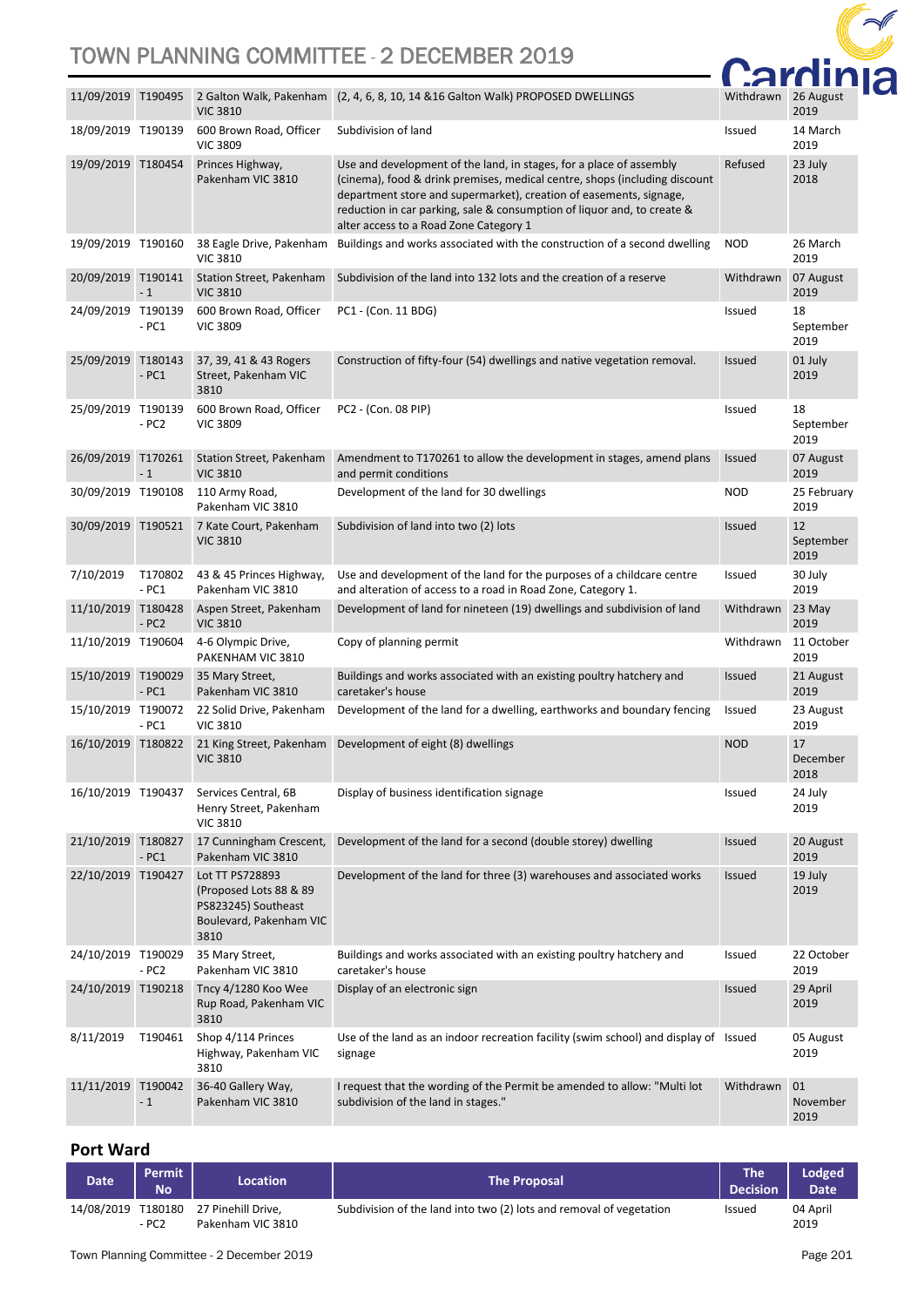

| 14/08/2019 T190304 |                 | 3480 Princes Highway,<br>Bunyip VIC 3815                                                   | Use of the land for Animal keeping (dog breeding) and associated buildings Issued<br>and works                                                                                                          |               | 24 May<br>2019         |
|--------------------|-----------------|--------------------------------------------------------------------------------------------|---------------------------------------------------------------------------------------------------------------------------------------------------------------------------------------------------------|---------------|------------------------|
| 14/08/2019 T190338 |                 | 330 Sanders Road,<br>Bunyip North VIC 3815                                                 | Development of the land for an outbuilding (machinery shed)                                                                                                                                             | Issued        | 13 June<br>2019        |
| 14/08/2019 T190355 |                 | 150 Bassed Road,<br>Garfield North VIC 3814                                                | Development of the land for an outbuilding (shed)                                                                                                                                                       | <b>Issued</b> | 20 June<br>2019        |
| 14/08/2019 T190454 |                 | 195 Garfield North Road,<br>Garfield North VIC 3814                                        | Development of the land for a building (shed) associated with agriculture<br>(fire-affected property)                                                                                                   | Issued        | 29 July<br>2019        |
| 15/08/2019 T190299 |                 | 115 Leask Road,<br>Tonimbuk VIC 3815                                                       | Buildings and works associated with the construction of a dwelling,<br>outbuilding and associated vegetation removal                                                                                    | <b>Issued</b> | 27 May<br>2019         |
| 15/08/2019 T190399 |                 | 76 Leask Road, Tonimbuk<br><b>VIC 3815</b>                                                 | Development of the land for a replacement dwelling                                                                                                                                                      | Issued        | 04 July<br>2019        |
| 15/08/2019 T190410 |                 | 90 Sanders Road, Garfield<br>North VIC 3814                                                | Buildings and works associated with three (3) outbuildings                                                                                                                                              | Withdrawn     | 09 July<br>2019        |
| 15/08/2019 T190418 |                 | 35 Butler Road, Bunyip<br><b>VIC 3815</b>                                                  | Development of the land for a replacement outbuilding                                                                                                                                                   | Issued        | 15 July<br>2019        |
| 16/08/2019 T190276 |                 | 4 Kevis Court, Garfield<br><b>VIC 3814</b>                                                 | Development of land for a second dwelling                                                                                                                                                               | Lapsed        | 21 May<br>2019         |
| 16/08/2019 T190325 |                 | LTT PS728893, (Future<br>Lot 19 PS823245), 28<br>Southeast Boulevard,<br>Pakenham VIC 3810 | Subdivision of the land into three (3) lots                                                                                                                                                             | Issued        | 04 June<br>2019        |
| 16/08/2019 T190358 |                 | 55 Wallaby Court,<br>Garfield North VIC 3814                                               | Development of the land for an outbuilding (shed)                                                                                                                                                       | <b>Issued</b> | 20 June<br>2019        |
| 16/08/2019 T190403 |                 | 370 Sanders Road,<br>Bunyip North VIC 3815                                                 | Use and development of the land for a dwelling                                                                                                                                                          | Issued        | 05 July<br>2019        |
| 20/08/2019 T170776 | $- PC2$         | 91 Gainsborough Avenue,<br>Lang Lang VIC 3984                                              | Multi lot subdivision and associated works                                                                                                                                                              | <b>Issued</b> | 03<br>December<br>2018 |
| 20/08/2019 T190172 |                 | 24 Racecourse Road, Nar<br>Nar Goon VIC 3812                                               | Development of the land for an outbuilding (shed)                                                                                                                                                       | Lapsed        | 26 March<br>2019       |
| 21/08/2019 T190354 |                 | 210 Old Sale Road,<br>Garfield North VIC 3814                                              | Development of the land for an outbuilding (replacement)                                                                                                                                                | <b>Issued</b> | 20 June<br>2019        |
| 21/08/2019 T190446 |                 | 45 Tonimbuk Road,<br>Bunyip North VIC 3815                                                 | Development of the land for an agricultural building (shed)                                                                                                                                             | <b>Issued</b> | 26 July<br>2019        |
| 22/08/2019 T180452 |                 | Jeffers Road, Cora Lynn<br><b>VIC 3814</b>                                                 | Use and development of the land for a dwelling, outbuildings, rainwater<br>tanks                                                                                                                        | <b>NOD</b>    | 18 July<br>2018        |
| 22/08/2019 T180513 |                 | 3545 Ballarto Road,<br>Bayles VIC 3981                                                     | Development of land for four (4) buildings (two (2) shipping containers, a<br>relocatable office and detached WC) and extension of an existing<br>outbuilding (shed)                                    | <b>NOD</b>    | 14 August<br>2018      |
| 23/08/2019 T180555 | - PC1           | 15 Henry Street, Koo<br>Wee Rup VIC 3981                                                   | Development of the land for a second dwelling                                                                                                                                                           | <b>Issued</b> | 24 June<br>2019        |
| 23/08/2019 T180836 |                 | Centenary Boulevard,<br>Officer South VIC 3809                                             | Subdivision of the land in stages and the development of multi-dwellings<br>in stages including ancillary clubhouse and maintenance shed and<br>associated works in accordance with the approved plans. | <b>Issued</b> | 12<br>December<br>2018 |
| 23/08/2019 T190226 | $-PC1$          | 29 Tarmac Way,<br>Pakenham VIC 3810                                                        | Development of the land for two (2) warehouses with ancillary offices, and<br>a reduction of car parking                                                                                                | Issued        | 29 July<br>2019        |
| 26/08/2019 T190434 |                 | 43 Westernport Road,<br>Lang Lang VIC 3984                                                 | <b>Business identification signage</b>                                                                                                                                                                  | Issued        | 22 July<br>2019        |
| 27/08/2019 T180505 | $-PC1$          | 254 Snell Road, Nar Nar<br>Goon North VIC 3812                                             | Buildings and works (new building and boardwalks) associated with an<br>existing Accommodation facility                                                                                                 | <b>Issued</b> | 27 May<br>2019         |
| 27/08/2019 T190151 |                 | 525 Tynong North Road,<br>Tynong North VIC 3813                                            | Development of the land for an office administration building                                                                                                                                           | Issued        | 19 March<br>2019       |
| 27/08/2019         | T190506         | 20 Haynes Close, Bunyip<br><b>VIC 3815</b>                                                 | residential                                                                                                                                                                                             | Withdrawn     | 26 August<br>2019      |
| 29/08/2019 T190221 | $-PC1$          | 15 Agnoleto Court,<br>Bunyip VIC 3815                                                      | Development of a dwelling and associated works.                                                                                                                                                         | Issued        | 13 August<br>2019      |
| 29/08/2019 T190510 |                 | 77 Wattletree Road,<br>Bunyip VIC 3815                                                     | Development of the land for an outbuilding                                                                                                                                                              | <b>Issued</b> | 23 August<br>2019      |
| 30/08/2019 T190077 |                 | 80 Hope Street, Bunyip<br><b>VIC 3815</b>                                                  | Subdivision of the land into three (3) lots                                                                                                                                                             | Issued        | 12 February<br>2019    |
| 2/09/2019          | T190497         | 42 Gainsborough Avenue,<br>Lang Lang VIC 3984                                              | construction of domestic outbuilding                                                                                                                                                                    | Withdrawn     | 19 August<br>2019      |
| 2/09/2019          | T190498         | 5115 South Gippsland<br>Highway, Lang Lang VIC<br>3984                                     | Buildings and works associated with a carport                                                                                                                                                           | Issued        | 20 August<br>2019      |
| 3/09/2019          | T180062<br>$-1$ | 335 McCraws Road,<br>Catani VIC 3981                                                       | Amendment to Planning Permit and endorsed plans associated with<br>T180062 to allow for additional filling of the land                                                                                  | Withdrawn     | 29 October<br>2018     |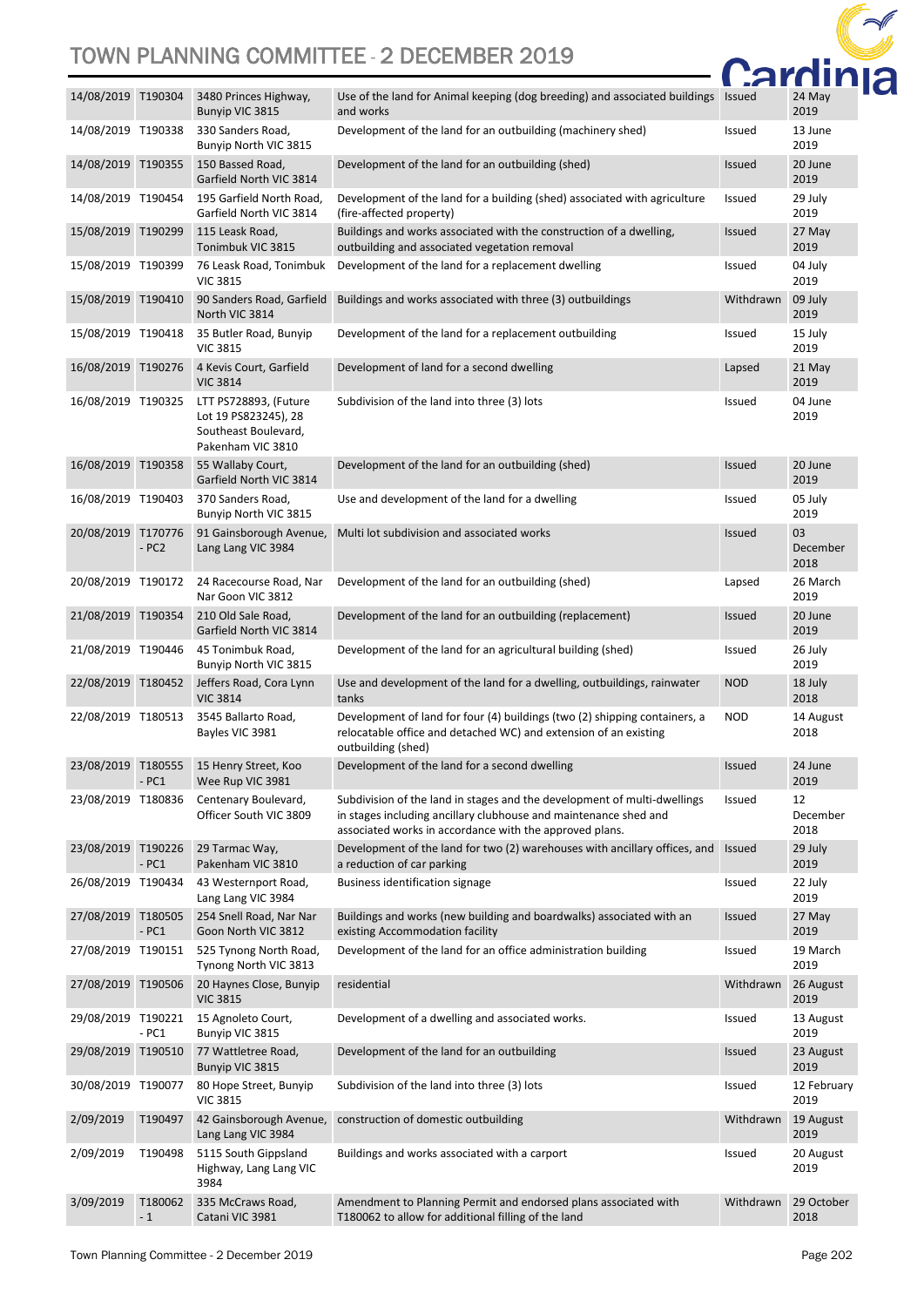

| 4/09/2019          | T190248         | 39 Commercial Drive,<br>Pakenham VIC 3810                                                     | Subdivision of the land into nineteen (19) lots                                                                                                                                                                                                  | Issued        | 18 June<br>2019         |
|--------------------|-----------------|-----------------------------------------------------------------------------------------------|--------------------------------------------------------------------------------------------------------------------------------------------------------------------------------------------------------------------------------------------------|---------------|-------------------------|
| 4/09/2019          | T190268         | 275 Lone Pine Road,<br>Garfield VIC 3814                                                      | Development of the land for a dwelling extension                                                                                                                                                                                                 | <b>Issued</b> | 13 May<br>2019          |
| 4/09/2019          | T190320         | 1540 Westernport Road,<br>Heath Hill VIC 3981                                                 | Development of the land for an outbuilding (shed) and associated works<br>(earthworks)                                                                                                                                                           | Issued        | 30 May<br>2019          |
| 4/09/2019          | T190436         | 566 Ellis Road, Tonimbuk<br><b>VIC 3815</b>                                                   | Development of the land for a building associated with agriculture<br>(stables)                                                                                                                                                                  | <b>Issued</b> | 23 July<br>2019         |
| 4/09/2019          | T190518         | 5 Milla Way, Koo Wee<br><b>Rup VIC 3981</b>                                                   | Construct a second vehicle crossing on property as requested by council in<br>correspondence dated 7 June 2019                                                                                                                                   | Withdrawn     | 30 August<br>2019       |
| 5/09/2019          | T180558<br>$-1$ | Hill Street, Pakenham VIC<br>3810                                                             | The development of multiple warehouses, variation to the car parking<br>requirements of Clause 52.06 and associated works in accordance with the<br>submitted plans.                                                                             | <b>Issued</b> | 31 July<br>2019         |
| 5/09/2019          | T190178         | 355 Pooles Road, Lang<br>Lang East VIC 3984                                                   | Development of a dwelling extension                                                                                                                                                                                                              | Issued        | 29 March<br>2019        |
| 5/09/2019          | T190224         | 15 Chaffey Grove, Officer<br>South VIC 3809                                                   | single residential dwelling                                                                                                                                                                                                                      | Withdrawn     | 24 April<br>2019        |
| 5/09/2019          | T190344         | 230 Jolley Road,<br>Tonimbuk VIC 3815                                                         | Development of the land for an outbuilding (shed)                                                                                                                                                                                                | <b>Issued</b> | 17 June<br>2019         |
| 6/09/2019          | T190318         | Peet Street, Pakenham<br><b>VIC 3810</b>                                                      | Development of the land for three (3) warehouses with ancillary offices                                                                                                                                                                          | <b>Issued</b> | 13 June<br>2019         |
| 6/09/2019          | T190405         | 25 School Road, Bayles<br><b>VIC 3981</b>                                                     | Development of the land for a dwelling                                                                                                                                                                                                           | <b>Issued</b> | 06 July<br>2019         |
| 6/09/2019          | T190412         | 415 Dore Road, Nar Nar<br>Goon North VIC 3812                                                 | Buildings and works associated with the construction of a building<br>associated with agriculture                                                                                                                                                | <b>Issued</b> | 09 July<br>2019         |
| 10/09/2019 T180062 | $-PC1$          | 335 McCraws Road,<br>Catani VIC 3981                                                          | Use and development of the land for a dwelling and associated earthworks Issued                                                                                                                                                                  |               | 24 May<br>2018          |
| 11/09/2019 T180198 | $- PC2$         | 1 Maughan Road, Koo<br>Wee Rup VIC 3981                                                       | Section 173 Agreement - Subdivision of the land into three (3) lots                                                                                                                                                                              | <b>Issued</b> | 24 January<br>2019      |
| 11/09/2019 T190253 |                 | 215 Jeffers Road & 190<br>Murray Road, Cora Lynn<br><b>VIC 3814</b>                           | Realignment of boundaries between two (2) lots                                                                                                                                                                                                   | <b>Issued</b> | 07 May<br>2019          |
| 11/09/2019 T190509 |                 | 398 Tonimbuk Road,<br>Tonimbuk VIC 3815                                                       | Development of the land for an agricultural shed                                                                                                                                                                                                 | <b>Issued</b> | 23 August<br>2019       |
|                    |                 |                                                                                               |                                                                                                                                                                                                                                                  |               |                         |
| 12/09/2019 T040408 | $-PC1$          | Drovers Place, Pakenham<br>Victoria 3810                                                      | Waste recycling & composting facility                                                                                                                                                                                                            | Withdrawn     | 12<br>September<br>2018 |
| 12/09/2019 T190212 |                 | 15 Barrington Drive,<br>Pakenham VIC 3810                                                     | Variation of restrictive covenant                                                                                                                                                                                                                | <b>Issued</b> | 15 May<br>2019          |
| 12/09/2019 T190263 |                 | 1455 Westernport Road,<br>Heath Hill VIC 3981                                                 | Re-subdivision of the land (two lot boundary re-alignment)                                                                                                                                                                                       | Issued        | 07 May<br>2019          |
|                    |                 | 12/09/2019 T190445 62 Cameron Way,<br>Pakenham VIC 3810                                       | Liquor Licence                                                                                                                                                                                                                                   | Issued        | 30 July<br>2019         |
| 13/09/2019 T190278 | - PC1           | 30 Bourke Road,<br>Pakenham VIC 3810                                                          | Use and development of the land for Rural Industry and reduction in<br>requirements of Clause 52.34 (bicycle facilities)                                                                                                                         | <b>Issued</b> | 15 August<br>2019       |
| 13/09/2019 T190278 | $-PC2$          | 30 Bourke Road,<br>Pakenham VIC 3810                                                          | Condition 2                                                                                                                                                                                                                                      | <b>Issued</b> | 28 August<br>2019       |
| 13/09/2019 T190309 |                 | 52-54 Peet Street,<br>Pakenham VIC 3810                                                       | Construction and display of two (2) major promotional signs (one floodlit<br>and one electronic)                                                                                                                                                 | Issued        | 28 May<br>2019          |
| 13/09/2019 T190352 |                 | 24 Gardner Street, Koo<br>Wee Rup VIC 3981                                                    | Subdivision of land into three (3) lots                                                                                                                                                                                                          | <b>Issued</b> | 20 June<br>2019         |
| 18/09/2019 T190290 |                 | <b>Exchange Drive (future</b><br>Lot 38 Greenhills<br>Boulevard), Pakenham<br><b>VIC 3810</b> | Development of land for an industrial building                                                                                                                                                                                                   | <b>Issued</b> | 20 May<br>2019          |
| 18/09/2019 T190471 |                 | 45 Tonimbuk Road,<br>Bunyip North VIC 3815                                                    | Use and development of the land for a dwelling and associated earthworks Issued                                                                                                                                                                  |               | 08 August<br>2019       |
| 18/09/2019 T190527 |                 | 90 Michell Road, BUNYIP<br>NORTH VIC 3815                                                     | Development of the land for two (2) outbuildings                                                                                                                                                                                                 | Issued        | 06<br>September<br>2019 |
| 20/09/2019 T190455 |                 | 47 Westernport Road,<br>Lang Lang VIC 3984                                                    | We would like to apply to vary our existing permit of 80 patrons to 120<br>patrons.                                                                                                                                                              | Withdrawn     | 20<br>September<br>2019 |
| 24/09/2019 T180340 | $-1$            | 84 Railway Avenue,<br>Tynong VIC 3813                                                         | Amendment to planning permit T180340 to alter condition 7 to include a<br>condition to defer the Public Open Space Contribution to a later date via a<br>Section 173 Agreement<br>Use and development of the land for a replacement dwelling, an | Issued        | 09 August<br>2019       |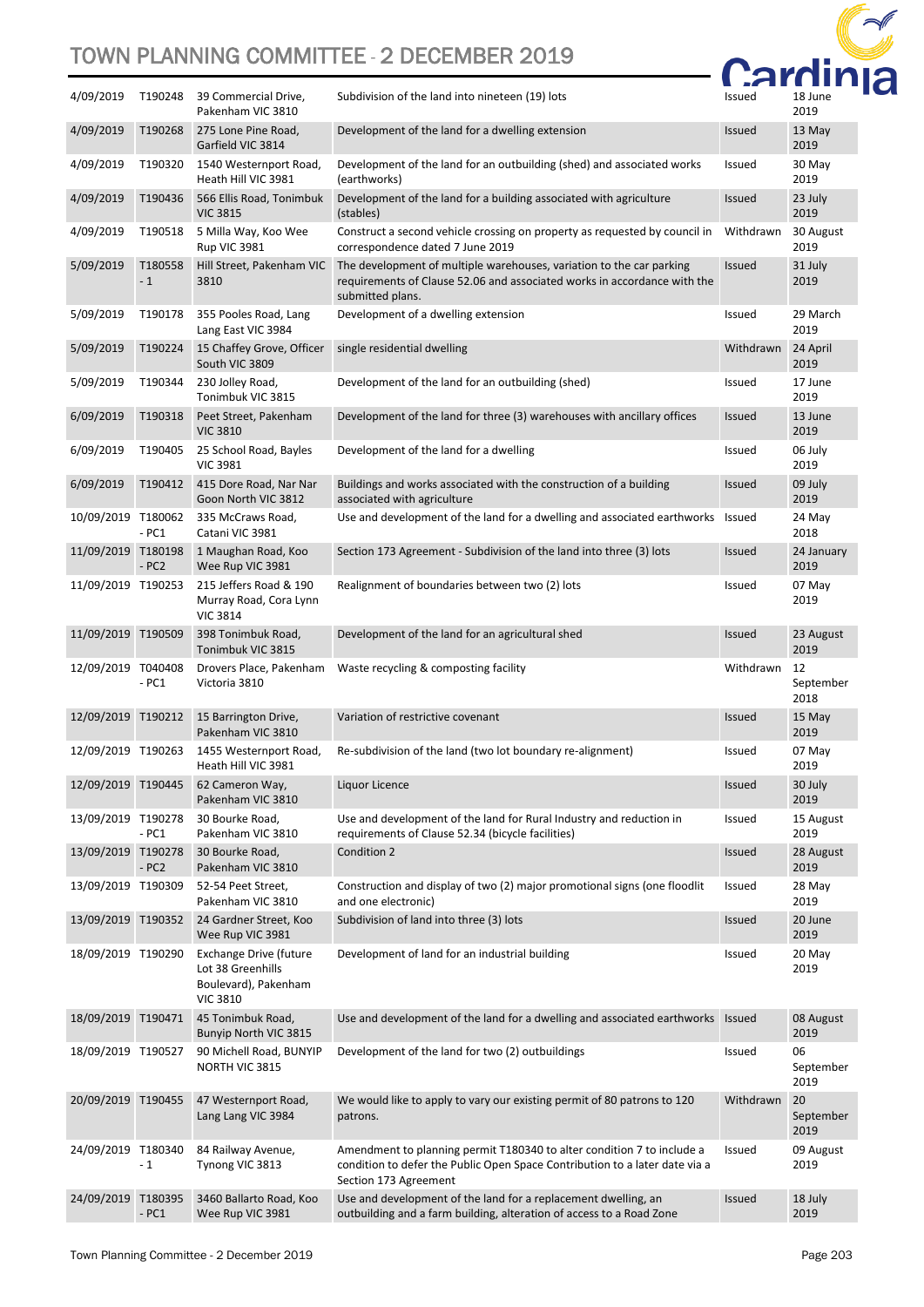

|                    |                   |                                                                 | Category 1, and associated earthworks                                                                                                                                                                                                                                                                                                                                                                                                                                                                                                                                                                                                                                                                                                                                                                                                                                                                                                                                                                                                                                                                                                                                                                                                                       |               |                         |
|--------------------|-------------------|-----------------------------------------------------------------|-------------------------------------------------------------------------------------------------------------------------------------------------------------------------------------------------------------------------------------------------------------------------------------------------------------------------------------------------------------------------------------------------------------------------------------------------------------------------------------------------------------------------------------------------------------------------------------------------------------------------------------------------------------------------------------------------------------------------------------------------------------------------------------------------------------------------------------------------------------------------------------------------------------------------------------------------------------------------------------------------------------------------------------------------------------------------------------------------------------------------------------------------------------------------------------------------------------------------------------------------------------|---------------|-------------------------|
| 24/09/2019 T190212 | $-PC1$            | 15 Barrington Drive,<br>Pakenham VIC 3810                       | Variation of restrictive covenant                                                                                                                                                                                                                                                                                                                                                                                                                                                                                                                                                                                                                                                                                                                                                                                                                                                                                                                                                                                                                                                                                                                                                                                                                           | Issued        | 18<br>September<br>2019 |
| 24/09/2019 T190270 |                   | 140 Walkers Drain Road,<br>Garfield VIC 3814                    | Development of the land for one (1) outbuilding associated with a dwelling<br>and one (1) outbuilding associated with agriculture                                                                                                                                                                                                                                                                                                                                                                                                                                                                                                                                                                                                                                                                                                                                                                                                                                                                                                                                                                                                                                                                                                                           | <b>Issued</b> | 09 May<br>2019          |
| 24/09/2019 T190332 |                   | 185 Linehams Road,<br>Catani VIC 3981                           | Development of the land for an outbuilding                                                                                                                                                                                                                                                                                                                                                                                                                                                                                                                                                                                                                                                                                                                                                                                                                                                                                                                                                                                                                                                                                                                                                                                                                  | Issued        | 11 June<br>2019         |
| 25/09/2019 T180721 | $-PC1$            | 26-28 Mary Street,<br>Bunyip VIC 3815                           | Condition 1                                                                                                                                                                                                                                                                                                                                                                                                                                                                                                                                                                                                                                                                                                                                                                                                                                                                                                                                                                                                                                                                                                                                                                                                                                                 | <b>Issued</b> | 26 June<br>2019         |
| 25/09/2019 T180816 | - PC1             | 15 Nar Nar Goon-<br>Longwarry Road, Garfield<br><b>VIC 3814</b> | Condition 1A, B & C of Planning Permit T180816. Reason for Revision:<br>Rewording of Condition 9. Below is a condition relating to a two lot<br>subdivision that I have modified: Under the Subdivision Act 1988, a sum<br>equivalent to 8 per cent of the site value of all the subject land in the<br>subdivision must be paid to the Responsible Authority. OR The owner of<br>the land must enter into an Agreement with the Responsible Authority<br>pursuant to Section 173 of the Planning and Environment Act 1987 to<br>provide for the following: i. Unless otherwise agreed to in writing by the<br>Responsible Authority, Lots 1, 2 or 3 on the plan of subdivision approved<br>by Planning Permit T180816 must not be subdivided unless a sum<br>equivalent to 8 per cent of the site value of all the subject land in the<br>subdivision is paid to the Responsible Authority. An application must be<br>made to the Registrar of Titles to register the Section 173 Agreement on<br>the title to the land under Section 181 of the Act. The land owner under<br>this permit must pay the reasonable costs incurred by the Responsible<br>Authority in the preparation or review, execution and registration of the<br>Section 173 Agreement. | Issued        | 30 May<br>2019          |
| 25/09/2019 T190251 |                   | 24 Warren Road, Nar Nar<br>Goon North VIC 3812                  | Development of the land for an outbuilding (shed)                                                                                                                                                                                                                                                                                                                                                                                                                                                                                                                                                                                                                                                                                                                                                                                                                                                                                                                                                                                                                                                                                                                                                                                                           | <b>NOD</b>    | 02 May<br>2019          |
| 25/09/2019 T190462 |                   | 15 Henry Street, Koo<br>Wee Rup VIC 3981                        | Subdivision of the land into two (2) lots (in accordance with development<br>permit T180555)                                                                                                                                                                                                                                                                                                                                                                                                                                                                                                                                                                                                                                                                                                                                                                                                                                                                                                                                                                                                                                                                                                                                                                | Issued        | 05 August<br>2019       |
| 26/09/2019 T180798 |                   | 34-36 Tynong Road,<br>TYNONG VIC 3813                           | Re-subdivision of the land into two (2) lots (boundary realignment)                                                                                                                                                                                                                                                                                                                                                                                                                                                                                                                                                                                                                                                                                                                                                                                                                                                                                                                                                                                                                                                                                                                                                                                         | Issued        | 17<br>December<br>2018  |
| 26/09/2019 T190193 |                   | 96 Gainsborough Avenue,<br>Lang Lang VIC 3984                   | Development of the land for an outbuilding                                                                                                                                                                                                                                                                                                                                                                                                                                                                                                                                                                                                                                                                                                                                                                                                                                                                                                                                                                                                                                                                                                                                                                                                                  | Issued        | 08 April<br>2019        |
| 1/10/2019          | T190430           | 150 Warren Road, Nar<br>Nar Goon North VIC 3812                 | Proposed stable                                                                                                                                                                                                                                                                                                                                                                                                                                                                                                                                                                                                                                                                                                                                                                                                                                                                                                                                                                                                                                                                                                                                                                                                                                             | Lapsed        | 20 July<br>2019         |
| 2/10/2019          | T190343           | 1550 Princes Highway,<br>Nar Nar Goon VIC 3812                  | Undertake earthworks in the Farming Zone, Schedule 1 (FZ1).                                                                                                                                                                                                                                                                                                                                                                                                                                                                                                                                                                                                                                                                                                                                                                                                                                                                                                                                                                                                                                                                                                                                                                                                 | Lapsed        | 19 June<br>2019         |
| 3/10/2019          | T190209<br>$-PC1$ | 24 Industrial Drive,<br>Pakenham VIC 3810                       | Development of the land for a warehouse (associated with motor repairs),<br>ancillary office, display of business identification signage and reduction in<br>car parking.                                                                                                                                                                                                                                                                                                                                                                                                                                                                                                                                                                                                                                                                                                                                                                                                                                                                                                                                                                                                                                                                                   | Issued        | 18 July<br>2019         |
| 3/10/2019          |                   | T190342 34 Shinners Close, Bunyip<br><b>VIC 3815</b>            | Earthworks                                                                                                                                                                                                                                                                                                                                                                                                                                                                                                                                                                                                                                                                                                                                                                                                                                                                                                                                                                                                                                                                                                                                                                                                                                                  | Issued        | 14 June<br>2019         |
| 4/10/2019          | T190551           | 175 Bridal Road,<br>Tonimbuk VIC 3815                           | Development of the land for an Agricultural building and associated<br>earthworks                                                                                                                                                                                                                                                                                                                                                                                                                                                                                                                                                                                                                                                                                                                                                                                                                                                                                                                                                                                                                                                                                                                                                                           | Issued        | 12<br>September<br>2019 |
| 7/10/2019          | T190383           | 60 Leeson Street, Officer<br>South VIC 3809                     | Development of the land for a dwelling on a lot less than 350 square<br>metres                                                                                                                                                                                                                                                                                                                                                                                                                                                                                                                                                                                                                                                                                                                                                                                                                                                                                                                                                                                                                                                                                                                                                                              | Issued        | 10 July<br>2019         |
| 7/10/2019          | T190384           | 58 Leeson Street, Officer<br>South VIC 3809                     | Development of the land for a dwelling on a lot less than 350 square<br>metres                                                                                                                                                                                                                                                                                                                                                                                                                                                                                                                                                                                                                                                                                                                                                                                                                                                                                                                                                                                                                                                                                                                                                                              | Issued        | 10 July<br>2019         |
| 7/10/2019          | T190385           | 64 Leeson Street, Officer<br>South VIC 3809                     | Development of the land for a dwelling on a lot less than 350 square<br>metres.                                                                                                                                                                                                                                                                                                                                                                                                                                                                                                                                                                                                                                                                                                                                                                                                                                                                                                                                                                                                                                                                                                                                                                             | Issued        | 10 July<br>2019         |
| 7/10/2019          | T190386           | 66 Leeson Street, Officer<br>South VIC 3809                     | Development of the land for a dwelling on a lot less than 350 square<br>metres                                                                                                                                                                                                                                                                                                                                                                                                                                                                                                                                                                                                                                                                                                                                                                                                                                                                                                                                                                                                                                                                                                                                                                              | Issued        | 10 July<br>2019         |
| 7/10/2019          | T190387           | 54 Leeson Street, Officer<br>South VIC 3809                     | Development of the land for a dwelling on a lot less than 350 square<br>metres                                                                                                                                                                                                                                                                                                                                                                                                                                                                                                                                                                                                                                                                                                                                                                                                                                                                                                                                                                                                                                                                                                                                                                              | Issued        | 10 July<br>2019         |
| 7/10/2019          | T190388           | 56 Leeson Street, Officer<br>South VIC 3809                     | Development of the land for a dwelling on a lot less than 350 square<br>metres                                                                                                                                                                                                                                                                                                                                                                                                                                                                                                                                                                                                                                                                                                                                                                                                                                                                                                                                                                                                                                                                                                                                                                              | <b>Issued</b> | 10 July<br>2019         |
| 7/10/2019          | T190389           | 62 Leeson Street, Officer<br>South VIC 3809                     | Development of the land for a dwelling on a lot less than 350 square<br>metres                                                                                                                                                                                                                                                                                                                                                                                                                                                                                                                                                                                                                                                                                                                                                                                                                                                                                                                                                                                                                                                                                                                                                                              | <b>Issued</b> | 10 July<br>2019         |
| 7/10/2019          | T190511           | 20 Haynes Close, Bunyip<br><b>VIC 3815</b>                      | Development of the land for a dwelling with associated earthworks                                                                                                                                                                                                                                                                                                                                                                                                                                                                                                                                                                                                                                                                                                                                                                                                                                                                                                                                                                                                                                                                                                                                                                                           | Issued        | 26 August<br>2019       |
| 8/10/2019          | T160539           | 80 McDonalds Track,<br>LANG LANG VIC 3984                       | Two (2) lot subdivision to accord with zone boundaries (Section 96A with<br>pending Scheme Amendment C205)                                                                                                                                                                                                                                                                                                                                                                                                                                                                                                                                                                                                                                                                                                                                                                                                                                                                                                                                                                                                                                                                                                                                                  | Issued        | 23 August<br>2016       |
| 8/10/2019          | T180003<br>$-1$   | Industrial Drive,<br>Pakenham VIC 3810                          | Buildings and works for a service station and associated workshop and<br>truck wash, twenty-two (22) warehouses and two (2) convenience<br>restaurants; Use of the land for two (2) convenience restaurants; Create<br>and alter access to a road in a Road Zone Category 1; Display of signage                                                                                                                                                                                                                                                                                                                                                                                                                                                                                                                                                                                                                                                                                                                                                                                                                                                                                                                                                             | <b>Issued</b> | 02 July<br>2019         |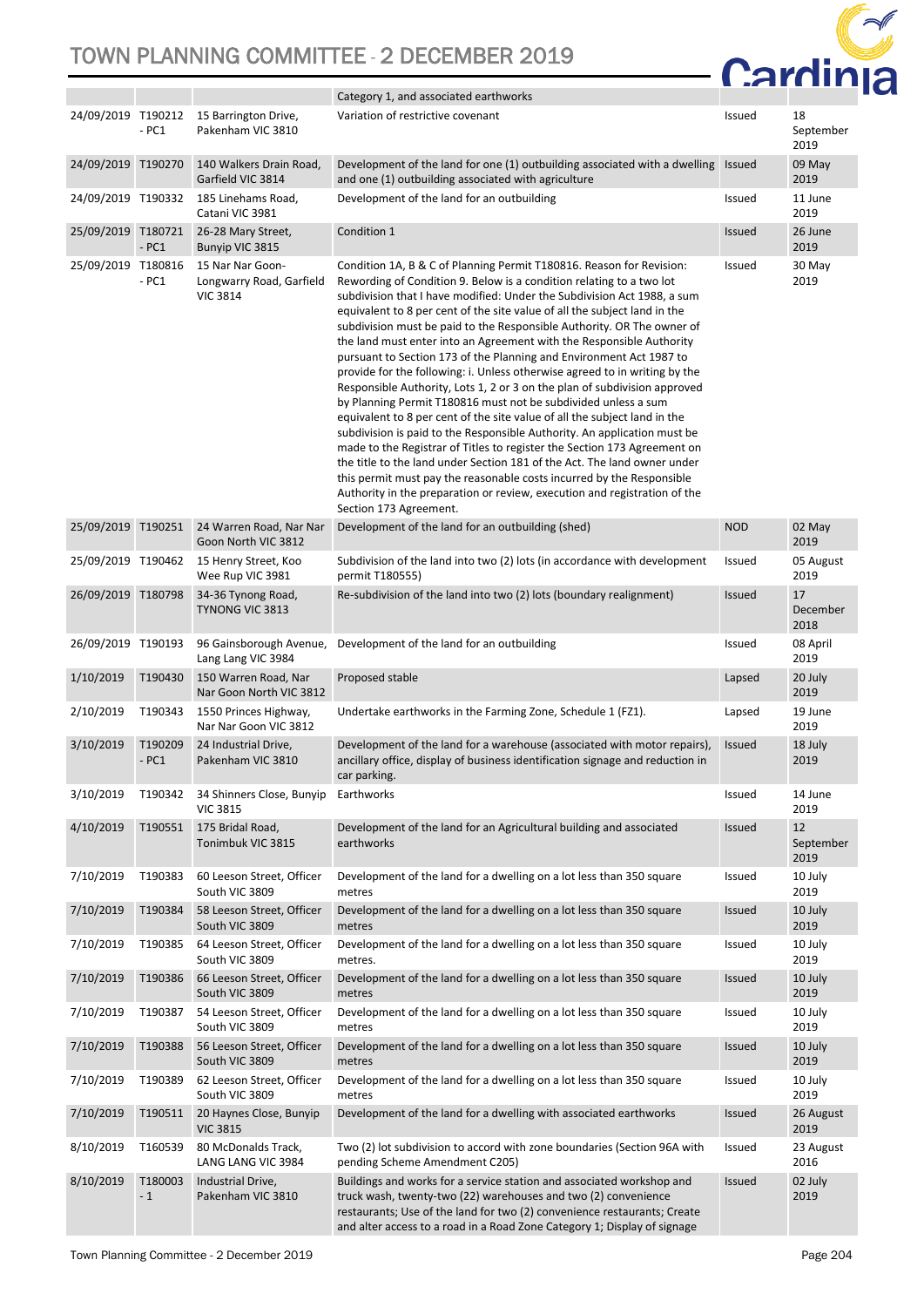

|                    |         |                                                                                                                  | including internally-illuminated signs                                                                                                                                                                                                                                                                                                    |               |                         |
|--------------------|---------|------------------------------------------------------------------------------------------------------------------|-------------------------------------------------------------------------------------------------------------------------------------------------------------------------------------------------------------------------------------------------------------------------------------------------------------------------------------------|---------------|-------------------------|
| 9/10/2019          | T190334 | 63 Garfield Road, Garfield<br><b>VIC 3814</b>                                                                    | Development of the land for three (3) outbuildings (garage, pool house<br>and shed) and an addition to an existing outbuilding                                                                                                                                                                                                            | Issued        | 12 June<br>2019         |
| 9/10/2019          | T190578 | 26 Main Street, Bunyip<br><b>VIC 3815</b>                                                                        | Three Lot Subdivision, removal of the building envelope restriction from<br>Lot 3 on PS617830S created in PS617830S.                                                                                                                                                                                                                      | Withdrawn     | 30<br>September<br>2019 |
| 9/10/2019          | T190601 | 120 Wright Road,<br>Garfield North VIC 3814                                                                      | Development of the land for an outbuilding and a building associated with<br>agriculture (hay shed)                                                                                                                                                                                                                                       | Issued        | 04 October<br>2019      |
| 10/10/2019 T190129 |         | 250 Tooradin Station<br>Road & 15 Hardys Road,<br>Tooradin VIC 3980                                              | Re-alignment of boundaries between two lots                                                                                                                                                                                                                                                                                               | <b>Issued</b> | 05 March<br>2019        |
| 10/10/2019         | T190466 | 1195 Murray Road,<br>Bunyip VIC 3815                                                                             | Development of a shed associated with the agricultural use of the land                                                                                                                                                                                                                                                                    | <b>Issued</b> | 05 August<br>2019       |
| 10/10/2019 T190456 |         | 29-31 Riverside Avenue,<br>Bunyip VIC 3815                                                                       | Development of the land for an outbuilding                                                                                                                                                                                                                                                                                                | Withdrawn     | 30 July<br>2019         |
| 11/10/2019 T190420 |         | Campbell Street,<br>Pakenham VIC 3810                                                                            | Buildings and works (installation of four (4) geostone bins associated with<br>current concrete batching plant)                                                                                                                                                                                                                           | <b>Issued</b> | 24 July<br>2019         |
| 15/10/2019 T180279 | $- PC2$ | 3 Morris Way, Bunyip VIC<br>3815                                                                                 | Condition 1                                                                                                                                                                                                                                                                                                                               | Issued        | 03 May<br>2019          |
| 16/10/2019 T170760 | $-PC1$  | 770 Five Mile Road, Nar<br>Nar Goon VIC 3812                                                                     | Use of the land and earthworks associated with the disposal of clean fill                                                                                                                                                                                                                                                                 | <b>Issued</b> | 23 July<br>2019         |
| 16/10/2019 T180003 | $-2$    | 44 Exchange Drive<br>(formerly Industrial<br>Drive), Pakenham VIC<br>3810                                        | Buildings and works for a service station and associated workshop and<br>truck wash, twenty-two (22) warehouses and two (2) convenience<br>restaurants; Use of the land for two (2) convenience restaurants; Create<br>and alter access to a road in a Road Zone Category 1; Display of signage<br>including internally illuminated signs | Issued        | 07 August<br>2019       |
| 16/10/2019 T180003 | $-PC1$  | 44 Exchange Drive<br>(formerly Industrial<br>Drive), Pakenham VIC<br>3810                                        | Buildings and works for a service station and associated workshop and<br>truck wash, eighteen (18) warehouses and two (2) convenience<br>restaurants; Use of the land for two (2) convenience restaurants; Create<br>and alter access to a road in a Road Zone Category 1; Display of signage<br>including internally-illuminated signs   | <b>Issued</b> | 08 October<br>2019      |
| 16/10/2019 T190585 |         | 15 Topp Road, Tonimbuk<br><b>VIC 3815</b>                                                                        | Development of the land for an agricultural building (hay shed)                                                                                                                                                                                                                                                                           | Issued        | 26<br>September<br>2019 |
| 17/10/2019 T190216 |         | 47 Mirrabooka Road,<br>Maryknoll VIC 3812                                                                        | Extension of a single storey dwelling, buildings and works for a pool and<br>outbuilding, and associated earth works                                                                                                                                                                                                                      | <b>Issued</b> | 16 April<br>2019        |
| 17/10/2019 T190256 | $-PC1$  | 13 Agnoleto Court,<br>Bunyip VIC 3815                                                                            | Buildings and works associated with a dwelling                                                                                                                                                                                                                                                                                            | Issued        | 19 August<br>2019       |
| 17/10/2019 T190362 |         | 45A Jury Road, Tynong<br>North VIC 3813                                                                          | Development of the land for two (2) outbuildings                                                                                                                                                                                                                                                                                          | <b>Issued</b> | 20 June<br>2019         |
| 17/10/2019 T190545 |         | 19 Henry Road, Bunyip<br><b>VIC 3815</b>                                                                         | Buildings and works associated with the construction of a dwelling<br>(earthworks exceeding 1 metre)                                                                                                                                                                                                                                      | Issued        | 11<br>September<br>2019 |
| 17/10/2019 T190558 |         | 2B Pinehill Drive,<br>Pakenham VIC 3810                                                                          | Development of the land for an outbuilding (shed)                                                                                                                                                                                                                                                                                         | <b>Issued</b> | 23<br>September<br>2019 |
| 21/10/2019 T170771 | - PC1   | 8-10 Stacey Street,<br>Bunyip VIC 3815                                                                           | 1A, 1B, 1C & 1D.                                                                                                                                                                                                                                                                                                                          | Issued        | 24 June<br>2019         |
| 21/10/2019 T190349 | $-PC1$  | Lot TT PS728893,<br>Southeast Boulevard<br>(Future Lot 1 PS823245,<br>47 Commercial Drive),<br>Pakenham VIC 3810 | Development of the land for three (3) warehouses and associated works                                                                                                                                                                                                                                                                     | <b>Issued</b> | 19 August<br>2019       |
| 21/10/2019 T190407 |         | 130 Trevor Road, Nar Nar<br>Goon North VIC 3812                                                                  | Development of the land for an outbuilding                                                                                                                                                                                                                                                                                                | Issued        | 07 July<br>2019         |
| 22/10/2019 T150641 | $-2$    | 895 Bunyip River Road,<br>Vervale Victoria 3814                                                                  | To continue the use and development of the land for a dwelling<br>(replacement) and development of an outbuilding and watertanks                                                                                                                                                                                                          | <b>Issued</b> | 10 July<br>2019         |
| 22/10/2019 T180594 |         | 42 Tarmac Way,<br>Pakenham VIC 3810                                                                              | Subdivision of the land into four (4) lots                                                                                                                                                                                                                                                                                                | Issued        | 09<br>September<br>2018 |
| 22/10/2019 T180813 | $-PC1$  | 1550 & 1560 Princes<br>Highway, Nar Nar Goon<br><b>VIC 3812</b>                                                  | Realignment of boundaries between three (3) lots, the variation of a<br>carriageway easement shown as A-1 on Plan of Subdivision 547978 and as<br>E-1 on Plan of Subdivision 308950F and two existing dwellings on<br>proposed Lot 1                                                                                                      | <b>Issued</b> | 03 October<br>2019      |
| 22/10/2019 T190428 |         | Lot TT PS728893<br>(Proposed Lot 22<br>PS823245E) Southeast<br>Boulevard, Pakenham VIC<br>3810                   | Development of the land for four (4) warehouses, a reduction in car<br>parking and associated works                                                                                                                                                                                                                                       | Issued        | 26 July<br>2019         |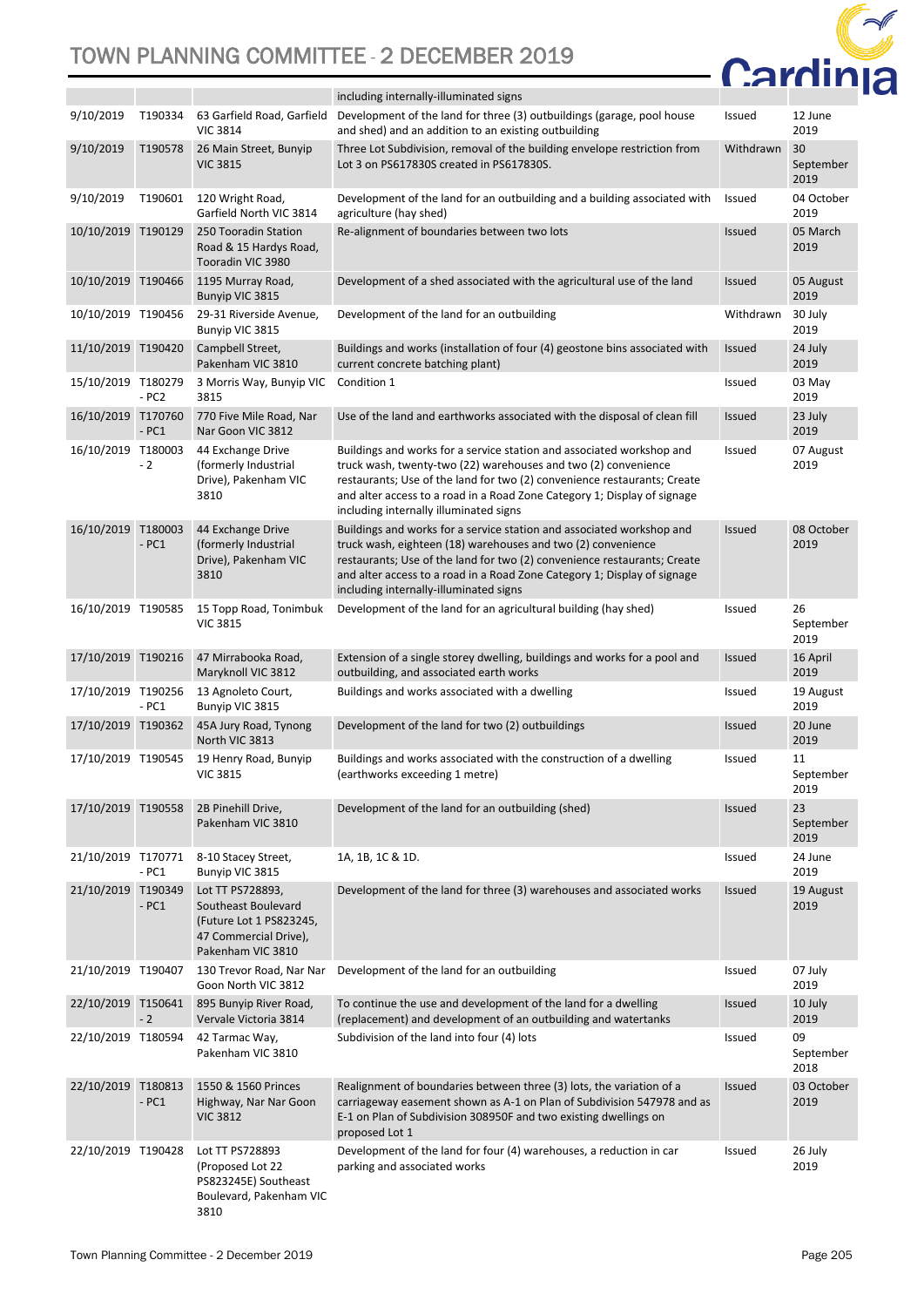

| 22/10/2019 T190613 |                   | <b>VIC 3815</b>                                                        | 55 Bridal Road, Tonimbuk   Development of the land for an agricultural outbuilding (shed)                                                                                                                                                                                                                                                                                                         | <b>Issued</b> | 10 October<br>2019      |
|--------------------|-------------------|------------------------------------------------------------------------|---------------------------------------------------------------------------------------------------------------------------------------------------------------------------------------------------------------------------------------------------------------------------------------------------------------------------------------------------------------------------------------------------|---------------|-------------------------|
| 22/10/2019 T190631 |                   | 85 National Avenue,<br>Pakenham VIC 3810                               | Building and works for warehouse development with ancillary office                                                                                                                                                                                                                                                                                                                                | Withdrawn     | 22 October<br>2019      |
| 22/10/2019 T190646 |                   | 20 Auto Way, Pakenham<br><b>VIC 3810</b>                               | <b>Business Identification Signage</b>                                                                                                                                                                                                                                                                                                                                                            | Withdrawn     | 22 October<br>2019      |
| 23/10/2019 T180816 | $-1$              | 15 Nar Nar Goon-<br>Longwarry Road, Garfield<br><b>VIC 3814</b>        | Subdivision of the land into three (3) lots                                                                                                                                                                                                                                                                                                                                                       | Issued        | 08 August<br>2019       |
| 23/10/2019         | T190151<br>$-PC1$ | 525 Tynong North Road,<br>Tynong North VIC 3813                        | Development of the land for an office administration building                                                                                                                                                                                                                                                                                                                                     | <b>Issued</b> | 25<br>September<br>2019 |
| 24/10/2019 T190039 |                   | 11 Kevis Court, Garfield<br><b>VIC 3814</b>                            | Development of a second dwelling on a lot                                                                                                                                                                                                                                                                                                                                                         | <b>NOD</b>    | 29 January<br>2019      |
| 24/10/2019 T190307 |                   | 615 Railway Avenue,<br>Garfield VIC 3814                               | Use and development of the land for a dwelling                                                                                                                                                                                                                                                                                                                                                    | <b>Issued</b> | 28 May<br>2019          |
| 24/10/2019 T190457 |                   | 365 Seven Mile Road, Nar<br>Nar Goon VIC 3812                          | Development of the land for an outbuilding and associated works                                                                                                                                                                                                                                                                                                                                   | Issued        | 02 August<br>2019       |
| 24/10/2019 T190615 |                   | 445 Ellis Road, Tonimbuk<br><b>VIC 3815</b>                            | Development of the land for an agricultural building                                                                                                                                                                                                                                                                                                                                              | <b>Issued</b> | 10 October<br>2019      |
| 28/10/2019 T190453 |                   | <b>VIC 3815</b>                                                        | 23 Princess Street, Bunyip Subdivision of the land into two (2) lots                                                                                                                                                                                                                                                                                                                              | Issued        | 01 August<br>2019       |
| 29/10/2019 T160776 | $- PC2$           | 11 Pinehill Drive,<br>Pakenham VIC 3810                                | Plans have been revised to be in accordance with Condition 1a, b, c and d<br>of Pemit T160776. Reason for Revision: The Plan of Subdivision has been<br>amended to show the driveway width as 6m, as requested by our Client<br>and further to a discussion with Council. In addition to this Lot 1 has been<br>removed from the Owners Corporation Schedule. Reason for Revision:<br>Condition 1 | Issued        | 28 May<br>2018          |
| 29/10/2019 T190398 |                   | 210 Ellis Road, Tonimbuk<br><b>VIC 3815</b>                            | dditions to the dwelling, development of the land for an building<br>associated with agriculture and earthworks associated with a dam                                                                                                                                                                                                                                                             | Issued        | 04 July<br>2019         |
| 29/10/2019 T190580 |                   | 150 Warren Road, Nar<br>Nar Goon North VIC 3812                        | Development of the land for an outbuilding (shed)                                                                                                                                                                                                                                                                                                                                                 | <b>Issued</b> | 01 October<br>2019      |
| 29/10/2019 T190640 |                   | 2705 Princes Highway,<br>Tynong North VIC 3813                         | Conduct a music event on 30 November 2019                                                                                                                                                                                                                                                                                                                                                         | Withdrawn     | 18 October<br>2019      |
| 30/10/2019 T160292 | $-1$              | 352-354 Rossiter Road,<br>Koo Wee Rup VIC 3981                         | Use and development of the land for a two (2) storey building for the<br>purpose of a medical centre, alteration of access to RDZ1, use as a<br>restricted recreational facility and associated car parking                                                                                                                                                                                       | <b>NOD</b>    | 08 August<br>2019       |
| 30/10/2019 T190605 |                   | Browning Road, Nar Nar<br>Goon VIC 3812                                | Development of the land for an outbuilding (carport)                                                                                                                                                                                                                                                                                                                                              | <b>Issued</b> | 08 October<br>2019      |
| 31/10/2019 T190414 |                   | <b>Exchange Drive</b><br>(proposed Lots 26 & 27),<br>Pakenham VIC 3810 | Buildings and works associated with Industry (Machinery sales and repairs)<br>and display of signage                                                                                                                                                                                                                                                                                              | Issued        | 11 July<br>2019         |
| 6/11/2019          | T190307<br>$-PC1$ | 615 Railway Avenue,<br>Garfield VIC 3814                               | Use and development of the land for a dwelling                                                                                                                                                                                                                                                                                                                                                    | Issued        | 28 October<br>2019      |
| 11/11/2019 T190433 |                   | 145 Carses Road, Iona VIC<br>3815                                      | Development of the land for a shed to be used in conjunction with the<br>agricultural use of the land                                                                                                                                                                                                                                                                                             | <b>Issued</b> | 10 July<br>2019         |
| 11/11/2019 T190614 |                   | 525 Tonimbuk Road,<br>Tonimbuk VIC 3815                                | Development of the land for a building associated with agriculture (hay<br>shed)                                                                                                                                                                                                                                                                                                                  | Issued        | 10 October<br>2019      |
| 12/11/2019 T190068 | $-1$              | 350 McDonalds Track,<br>Lang Lang VIC 3984                             | Change location of extraction area to better location on site                                                                                                                                                                                                                                                                                                                                     | Withdrawn     | 12<br>November<br>2019  |
| 12/11/2019 T190593 |                   | 580 Monomeith Road,<br>Monomeith VIC 3984                              | Development of a Dwelling Extension                                                                                                                                                                                                                                                                                                                                                               | Issued        | 03 October<br>2019      |
| 12/11/2019 T190623 |                   | 26 Industrial Drive,<br>Pakenham VIC 3810                              | Buildings and works associated with a warehouse development with an<br>ancillary office                                                                                                                                                                                                                                                                                                           | <b>Issued</b> | 11 October<br>2019      |
| 13/11/2019 T190656 |                   | 3185 Princes Highway,<br>Bunyip VIC 3815                               | Development of the land for an outbuilding                                                                                                                                                                                                                                                                                                                                                        | Issued        | 29 October<br>2019      |

#### **Ranges Ward**

| <b>Date</b>        | <b>Permit</b><br><b>No</b> | Location                                     | <b>The Proposal</b>                                                 | <b>The</b><br><b>Decision</b> | Lodged<br><b>Date</b>  |
|--------------------|----------------------------|----------------------------------------------|---------------------------------------------------------------------|-------------------------------|------------------------|
| 14/08/2019 T180606 | $-1$                       | 32 McMullen Road,<br>Officer VIC 3809        | Display of Business Identification Signage (Internally Illuminated) | Issued                        | 07 August<br>2019      |
| 14/08/2019         | T180726                    | 87 Starling Road, Officer<br><b>VIC 3809</b> | Subdivision of land                                                 | <b>Issued</b>                 | 05<br>November<br>2018 |
| 14/08/2019 T190117 |                            | 24 Larmour Road,<br>Pakenham VIC 3810        | Removal of easement (electricity easement)                          | Issued                        | 04 March<br>2019       |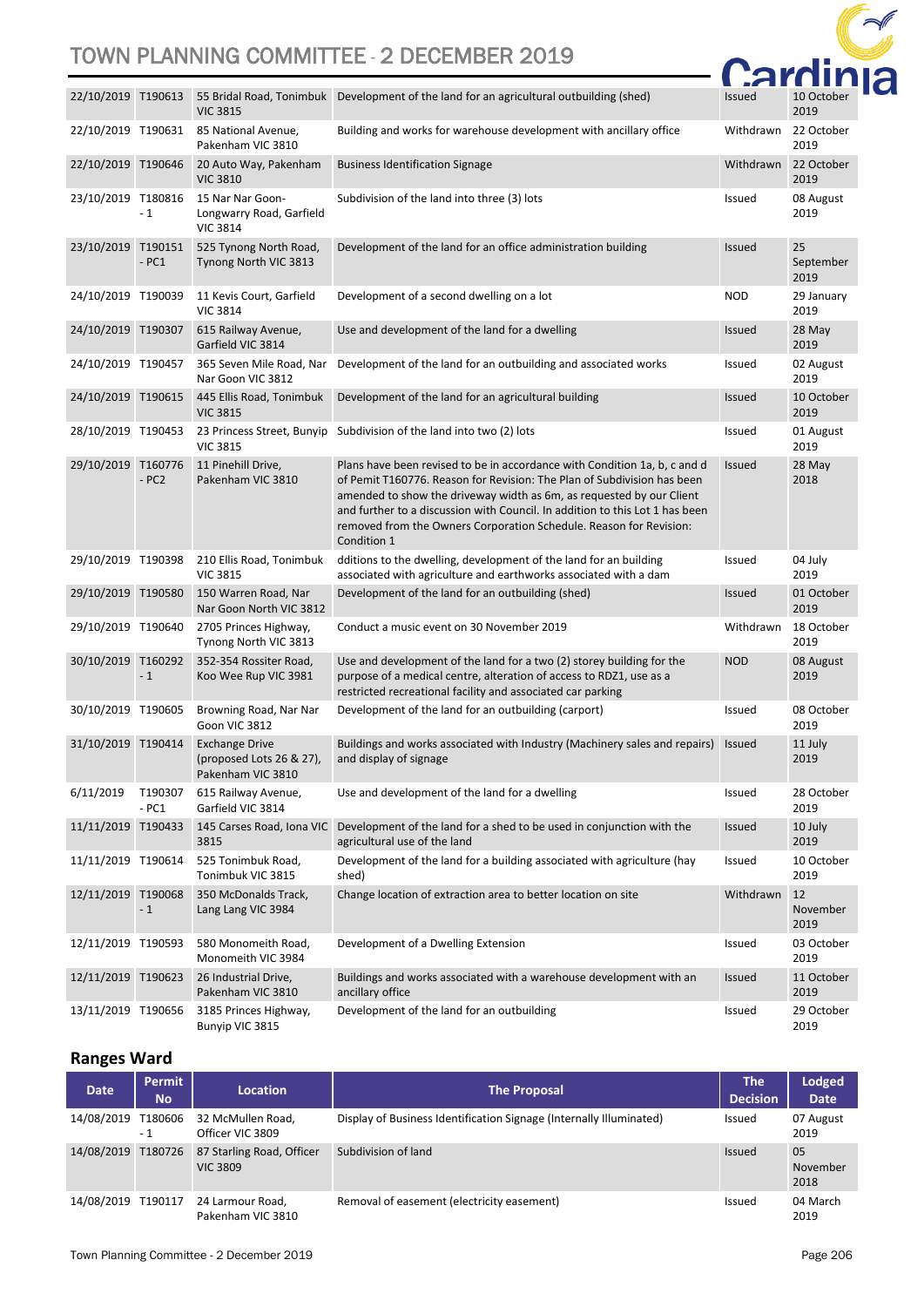

|                    | $-PC1$            | 14/08/2019 T190138 6 Davey Road, Emerald<br><b>VIC 3782</b> | Use and development of the land for a private tennis court, retaining wall,<br>earthworks and associated vegetation removal                                                                 | <b>Issued</b> | 25 July<br>2019        |
|--------------------|-------------------|-------------------------------------------------------------|---------------------------------------------------------------------------------------------------------------------------------------------------------------------------------------------|---------------|------------------------|
| 15/08/2019 T190081 | $- PC2$           | 180 Bayview Road,<br>Officer VIC 3809                       | Section 173 Agreement - Development of the land for a Dependent<br>Persons Unit and associated earthworks and the removal of one (1) tree -<br>condition 3 requires a s 173 agreement       | Issued        | 19 July<br>2019        |
| 20/08/2019 T190239 |                   | 605 Ure Road, Cockatoo<br><b>VIC 3781</b>                   | Removal of one (1) tree                                                                                                                                                                     | Lapsed        | 30 April<br>2019       |
| 21/08/2019 T180299 |                   | 37 Mountain Road,<br>Cockatoo VIC 3781                      | Development of the land for a dwelling, removal of vegetation and<br>earthworks exceeding 1 metre                                                                                           | Issued        | 18 May<br>2018         |
| 21/08/2019 T180726 | $-PC1$            | 87 Starling Road, Officer<br><b>VIC 3809</b>                | PC1 - (Con. 13 BDG)                                                                                                                                                                         | <b>Issued</b> | 12 August<br>2019      |
| 21/08/2019 T180726 | $- PC2$           | 87 Starling Road, Officer<br><b>VIC 3809</b>                | PC2 - (Con. 15 WMP)                                                                                                                                                                         | Issued        | 16 August<br>2019      |
| 21/08/2019 T180726 | $-PC3$            | 87 Starling Road, Officer<br><b>VIC 3809</b>                | PC3 - (Con. 12 PIP)                                                                                                                                                                         | Issued        | 16 August<br>2019      |
| 21/08/2019 T190091 |                   | 10 Fox Road,<br>Beaconsfield Upper VIC<br>3808              | Development of the land for an outbuilding                                                                                                                                                  | <b>NOD</b>    | 08 February<br>2019    |
| 21/08/2019 T190195 | $-PC1$            | 2 Pink Hill Boulevard,<br>Beaconsfield VIC 3807             | Use and development of a child care centre and business identification<br>signage.                                                                                                          | <b>Issued</b> | 08 July<br>2019        |
| 21/08/2019 T190464 |                   | 3781                                                        | 2 Ivy Street, Cockatoo VIC Development of the land for an outbuilding (shed)                                                                                                                | Issued        | 05 August<br>2019      |
| 22/08/2019 T170671 | $- PC9$           | Rix Road, Officer VIC<br>3809                               | MCP (Stage 21) Subdivision of the land in stages, associated works<br>(including road-works within land affected by the Land Subject to<br>Inundation Overlay) and creation of restrictions | <b>Issued</b> | 12 July<br>2019        |
| 22/08/2019 T180730 | $-PC1$            | 460 Toomuc Valley Road,<br>Pakenham VIC 3810                | Development of alterations and additions to an existing dwelling and<br>associated earthworks                                                                                               | Issued        | 16 July<br>2019        |
| 22/08/2019 T190451 |                   | 40&-40a Main Street,<br>Gembrook VIC 3783                   | Realignment of common boundaries between two (2) lots                                                                                                                                       | <b>Issued</b> | 01 August<br>2019      |
| 23/08/2019 T180634 | $-PC5$            | 230 Princes Highway,<br>Beaconsfield VIC 3807               | The development of ten (10) dwellings and associated subdivision of ten<br>(10) lots and creation of access to a Road Zone Category 1 generally in<br>accordance with the submitted plans   | Withdrawn     | 22 July<br>2019        |
| 26/08/2019         | T180398<br>$-PC1$ | 24 St Georges Road,<br>Beaconsfield Upper VIC<br>3808       | Section 173 Agreement - Condition 5                                                                                                                                                         | <b>Issued</b> | 19 August<br>2019      |
| 26/08/2019 T180398 | $- PC2$           | 24 St Georges Road,<br>Beaconsfield Upper VIC<br>3808       | Section 173 Agreement - Condition 10                                                                                                                                                        | Issued        | 19 August<br>2019      |
| 26/08/2019 T190494 |                   | 14 Snicket Crescent,<br>Officer VIC 3809                    | Construction of a verandah                                                                                                                                                                  | Withdrawn     | 16 August<br>2019      |
| 27/08/2019 T180634 | - PC1             | 230 Princes Highway,<br>Beaconsfield VIC 3807               | <b>Condition 1 Plans</b>                                                                                                                                                                    | Issued        | 24 June<br>2019        |
| 27/08/2019 T180634 | $- PC2$           | 230 Princes Highway,<br>Beaconsfield VIC 3807               | Landscape Plan                                                                                                                                                                              | <b>Issued</b> | 28 June<br>2019        |
| 27/08/2019 T180634 | $-PC3$            | 230 Princes Highway,<br>Beaconsfield VIC 3807               | Waste Management Plan                                                                                                                                                                       | Issued        | 22 July<br>2019        |
| 27/08/2019 T180634 | $- PC4$           | 230 Princes Highway,<br>Beaconsfield VIC 3807               | Arborist Report                                                                                                                                                                             | <b>Issued</b> | 22 July<br>2019        |
| 27/08/2019 T180820 | $-PC3$            | 110 Bayview Road,<br>Officer VIC 3809                       | Con. 8, WMP - Current Waste Management Plan                                                                                                                                                 | Issued        | 05 August<br>2019      |
| 27/08/2019 T190396 |                   | 7 Oakwood Close, Officer<br><b>VIC 3809</b>                 | Building and works (dwelling) within a Heritage Overlay                                                                                                                                     | <b>Issued</b> | 03 July<br>2019        |
| 28/08/2019 T180398 | $-PC3$            | 24 St Georges Road,<br>Beaconsfield Upper VIC<br>3808       | Section 173 Agreement - Condition 2                                                                                                                                                         | Issued        | 26 August<br>2019      |
| 28/08/2019 T190121 |                   | 269 Princes Highway,<br>Officer VIC 3809                    | Development of land for 16 dwellings and associated subdivision generally<br>in accordance with the endorsed plans.                                                                         | <b>Issued</b> | 18 March<br>2019       |
| 28/08/2019 T190203 |                   | 311 Ure Road,<br><b>GEMBROOK VIC 3783</b>                   | Use and development of the land for a dwelling and associated earthworks Issued                                                                                                             |               | 11 April<br>2019       |
| 28/08/2019 T190327 |                   | 10 Liam Circuit,<br>Beaconsfield VIC 3807                   | Vary the restrictive covenant PS811154A                                                                                                                                                     | <b>Issued</b> | 05 June<br>2019        |
| 29/08/2019 T180767 |                   | 3809                                                        | 8 Upton Drive, Officer VIC Business identification signage                                                                                                                                  | Issued        | 20<br>November<br>2018 |
| 29/08/2019 T180775 | $-PC1$            | 3 Innes Road, Gembrook<br><b>VIC 3783</b>                   | Development of a dwelling within ten (10) metres of a road and within five<br>(5) metres of a boundary                                                                                      | Issued        | 18 July<br>2019        |
| 29/08/2019 T180842 |                   | 165 Rainy Hill Road,<br>Cockatoo VIC 3781                   | Use and development of a dwelling                                                                                                                                                           | Issued        | 20<br>December         |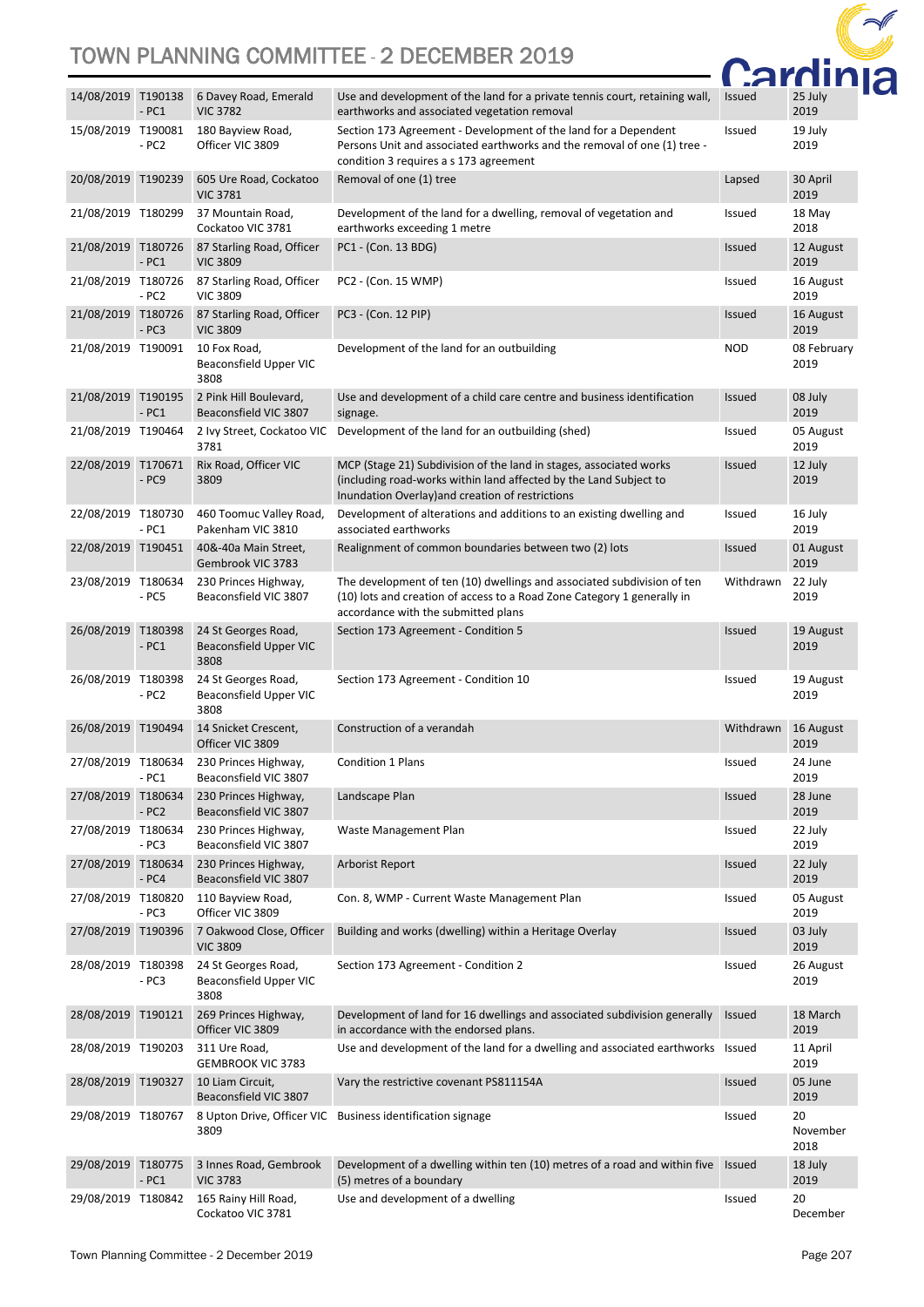

| 29/08/2019 T190070 |                    | 10 Fox Road,<br>Beaconsfield Upper VIC<br>3808           | Use and development of the land for a Dependent Person's Unit                                                                                                                                      | <b>Issued</b> | 07 February<br>2019 |
|--------------------|--------------------|----------------------------------------------------------|----------------------------------------------------------------------------------------------------------------------------------------------------------------------------------------------------|---------------|---------------------|
| 29/08/2019 T190121 | $-PC1$             | 269 Princes Highway,<br>Officer VIC 3809                 | Development of land for 16 dwellings and associated subdivision generally<br>in accordance with the endorsed plans.                                                                                | Issued        | 28 August<br>2019   |
| 29/08/2019 T190424 |                    | 7 Coach House Lane,<br>Beaconsfield VIC 3807             | Development of the land for an outbuilding                                                                                                                                                         | <b>Issued</b> | 17 July<br>2019     |
| 29/08/2019 T190468 |                    | 20 Brunt Road,<br>Beaconsfield VIC 3807                  | Buildings and works associated with an existing residential village                                                                                                                                | <b>Issued</b> | 07 August<br>2019   |
| 30/08/2019 T190429 |                    | 3 Craik Road,<br>Beaconsfield Upper VIC<br>3808          | Buildings and works associated with a dwelling extension                                                                                                                                           | <b>Issued</b> | 20 July<br>2019     |
| 2/09/2019          | T180315            | 24 Payne Road,<br>Beaconsfield VIC 3807                  | Re-subdivision of the land (two (2) lot boundary realignment)                                                                                                                                      | Issued        | 25 May<br>2018      |
| 4/09/2019          | T160810<br>$-1$    | Armytage Road, Officer<br><b>VIC 3809</b>                | Use and development of the land for a dwelling and removal of vegetation                                                                                                                           | <b>Issued</b> | 19 March<br>2019    |
| 4/09/2019          | T190094            | 65 Norris Road,<br>Pakenham VIC 3810                     | Development of the land for a replacement dwelling, outbuilding and<br>associated earthworks                                                                                                       | <b>Issued</b> | 16 February<br>2019 |
| 4/09/2019          | T190391            | 27 Rosebank Lane,<br>Beaconsfield Upper VIC<br>3808      | Development of the land for a dwelling and associated earthworks                                                                                                                                   | <b>Issued</b> | 01 July<br>2019     |
| 5/09/2019          | T130732<br>$-2$    | 53 Old Princes Highway,<br>Beaconsfield VIC 3807         | Amendments to Planning Permit T130732-1 to alter the permit preamble<br>and endorsed plans                                                                                                         | <b>Issued</b> | 25 June<br>2019     |
| 5/09/2019          | T190051<br>$-PC1$  | 85 Army Settlement<br>Road, Pakenham VIC<br>3810         | Development of the land for an outbuilding and associated vegetation<br>removal                                                                                                                    | <b>Issued</b> | 09 August<br>2019   |
| 5/09/2019          | T190431            | 134 Stoney Creek Road,<br>Beaconsfield Upper VIC<br>3808 | Extension to existing outbuilding                                                                                                                                                                  | Issued        | 18 July<br>2019     |
| 6/09/2019          | T180674            | 35 Kings Road, Emerald<br><b>VIC 3782</b>                | Development of the land for three (3) dwellings                                                                                                                                                    | <b>NOD</b>    | 16 October<br>2018  |
| 6/09/2019          | T190023<br>$-PC1$  | 23 Steane Street,<br>Cockatoo VIC 3781                   | Alterations and additions to an existing dwelling (dwelling extension &<br>deck)                                                                                                                   | Issued        | 15 August<br>2019   |
| 10/09/2019         | T130545<br>$-PC2$  | 92 Cooinda Road,<br>Beaconsfield Victoria<br>3807        | Conditions 4 and 5                                                                                                                                                                                 | <b>Issued</b> | 11 June<br>2019     |
| 10/09/2019 T190210 | $-PC1$             | 26 St Georges Road,<br>Beaconsfield Upper VIC<br>3808    | Removal of 17 trees (Evergreen Alder)                                                                                                                                                              | <b>Issued</b> | 31 July<br>2019     |
| 11/09/2019         | T160008<br>$- PC2$ | 329 Belgrave-Gembrook<br>Road, Emerald Victoria<br>3782  | Use of the land for a restaurant and take away food premises, sale and<br>consumption of liquor and a reduction in the car parking requirements of<br>Clause 52.06 of the Cardinia Planning Scheme | <b>Issued</b> | 04 July<br>2019     |
| 11/09/2019 T160686 | - PC5              | 90 Rix Road, Officer VIC<br>3809                         | Subdivision of land in stages in accordance with the submitted plans.                                                                                                                              | Issued        | 25 March<br>2019    |
| 11/09/2019 T170298 | $-1$               | 381 Paternoster Road,<br>Cockatoo VIC 3781               | Amendment to Planning Permit T170298 to allow the alteration of<br>endorsed plans and variation of condition 5                                                                                     | <b>Issued</b> | 13 June<br>2019     |
| 11/09/2019 T190099 |                    | 32 Second Avenue,<br>Cockatoo VIC 3781                   | Development of the land for an outbuilding                                                                                                                                                         | Issued        | 18 February<br>2019 |
| 11/09/2019 T190198 |                    | 13 Gembrook Road,<br>Gembrook VIC 3783                   | Development of the land for a dwelling extension                                                                                                                                                   | <b>Issued</b> | 09 April<br>2019    |
| 11/09/2019 T190246 |                    | 20 Oakrind Rise, Officer<br><b>VIC 3809</b>              | Buildings and works associated with accommodation (dwelling) within the<br><b>Bushfire Management Overlay</b>                                                                                      | Issued        | 07 May<br>2019      |
| 11/09/2019 T190264 |                    | 8 Fairwood Rise, Officer<br><b>VIC 3809</b>              | The use and development of a medical centre and associated works<br>generally in accordance with the submitted plans                                                                               | <b>Issued</b> | 10 May<br>2019      |
| 11/09/2019 T190347 |                    | 110 Old Soldier Road,<br>Cockatoo VIC 3781               | Alterations and additions to exiting Caravan carport, annex and decking on<br>area known as Site 83                                                                                                | Withdrawn     | 18 June<br>2019     |
| 11/09/2019 T190365 |                    | 311 Ure Road,<br><b>GEMBROOK VIC 3783</b>                | Buildings and works associated with an extension to an agricultural<br>building                                                                                                                    | <b>Issued</b> | 20 June<br>2019     |
| 12/09/2019 T170839 | $-PC1$             | 270 Brown Road,<br>PAKENHAM VIC 3810                     | $\mathbf{1}$                                                                                                                                                                                       | Issued        | 25 June<br>2019     |
| 12/09/2019 T190149 |                    | 14 Victor Road, Clematis<br><b>VIC 3782</b>              | Development of the land for a Dependent Person's Unit                                                                                                                                              | <b>Issued</b> | 19 March<br>2019    |
| 12/09/2019 T190222 |                    | 24 Kilvington Drive,<br>Emerald VIC 3782                 | Use and development of the land for a second dwelling                                                                                                                                              | Issued        | 29 April<br>2019    |
| 12/09/2019 T190237 |                    | 9 Nobelius Street,<br>Emerald VIC 3782                   | Additions to an existing dwelling and the development of the land for an<br>outbuilding (garage)                                                                                                   | <b>Issued</b> | 01 May<br>2019      |
| 12/09/2019 T190440 |                    | 24 Kentwell Road, Officer                                | Buildings and works associated with accommodation (dwelling) within the                                                                                                                            | Issued        | 25 July             |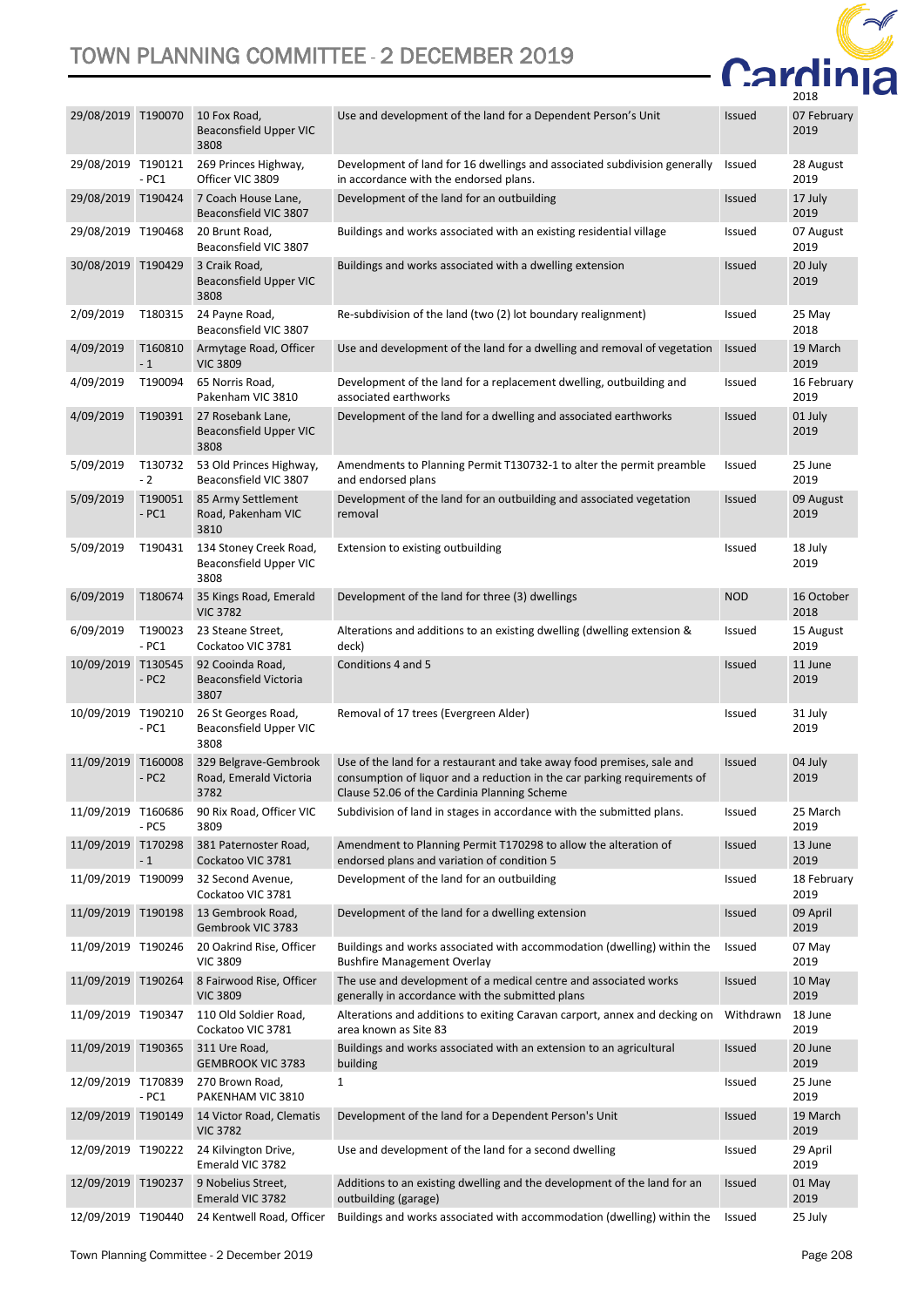

|                    |                   | <b>VIC 3809</b>                                                         | <b>Bushfire Management Overlay</b>                                                                                                                                           |               | 2019                    |
|--------------------|-------------------|-------------------------------------------------------------------------|------------------------------------------------------------------------------------------------------------------------------------------------------------------------------|---------------|-------------------------|
| 12/09/2019 T190520 |                   | 20 Brunt Road,<br>Beaconsfield VIC 3807                                 | Buildings and works associated with an existing residential village                                                                                                          | <b>Issued</b> | 02<br>September<br>2019 |
| 12/09/2019 T190525 |                   | 20 Brunt Road,<br>Beaconsfield VIC 3807                                 | Buildings and works associated with an existing residential village                                                                                                          | <b>Issued</b> | 03<br>September<br>2019 |
| 13/09/2019 T090453 | $-2$              | 15 Fairbridge Lane<br>(previously 2-8 Rouen<br>Road), Cockatoo VIC 3781 | Amended permit to include sale of packaged liquor                                                                                                                            | Issued        | 06 June<br>2019         |
| 13/09/2019 T190395 |                   | 66 Skyline Drive, Officer<br><b>VIC 3809</b>                            | Buildings and works (dwelling) within the Significant Landscape Overlay -<br>Schedule 6                                                                                      | Issued        | 01 July<br>2019         |
| 13/09/2019 T190496 |                   | 16 Valentine Crescent,<br>Officer VIC 3809                              | Buildings and works associated with accommodation (dwelling) within the<br><b>Bushfire Management Overlay</b>                                                                | Issued        | 19 August<br>2019       |
| 13/09/2019 T190512 |                   | 2046 Wellington Road,<br>Clematis VIC 3782                              | Development of the land for an outbuilding (shed)                                                                                                                            | <b>Issued</b> | 26 August<br>2019       |
| 18/09/2019 T170389 | $-1$              | 2 Desmond Court,<br>Beaconsfield VIC 3807                               | Two lot subdivision, vegetation removal and removal of an easement                                                                                                           | Issued        | 13 March<br>2019        |
| 18/09/2019 T180111 |                   | 16 May Road,<br>Beaconsfield VIC 3807                                   | Development of the land for dwellings, subdivision of land, alteration of<br>access to a Road Zone Category 1 and a reduction in car parking                                 | Issued        | 01 March<br>2018        |
| 18/09/2019 T180760 |                   | 10 Main Street & 5<br><b>Station Road, Gembrook</b><br><b>VIC 3783</b>  | Three (3) lot subdivision and removal of an easement pursuant to Section<br>36 of Subdivision Act 1988 and alteration of access to a road in a Road<br>Zone Category 1       | <b>Issued</b> | 21<br>November<br>2018  |
| 18/09/2019 T190360 |                   | 281 277-281 & 285-287<br>Belgrave-Gembrook<br>Road, Emerald VIC 3782    | Use and development of the land for the purpose of an emergency<br>services facility, vegetation removal and alteration & creation of access to<br>a Road Zone, Category 1   | Issued        | 20 June<br>2019         |
| 18/09/2019 T190397 |                   | 3 Corringham Road,<br>Beaconsfield Upper VIC<br>3808                    | Development of land for an outbuilding (shed)                                                                                                                                | Issued        | 03 July<br>2019         |
| 18/09/2019 T190443 |                   | 5 Oakwood Close, Officer<br><b>VIC 3809</b>                             | Buildings and works (dwelling) and lopping of vegetation within a Heritage<br>Overlay                                                                                        | Issued        | 29 July<br>2019         |
| 19/09/2019 T190199 |                   | 50 Phillip Road,<br>Avonsleigh VIC 3782                                 | Construction of a shed and associated earth works                                                                                                                            | Issued        | 09 April<br>2019        |
| 24/09/2019 T160669 | $-1$              | 655 Pakenham Road,<br>Pakenham Upper VIC<br>3810                        | Development of the land for an outbuilding                                                                                                                                   | Issued        | 13 May<br>2019          |
| 24/09/2019 T180716 | $-1$              | 1 Damon Street, Officer<br><b>VIC 3809</b>                              | Staged development of the land for a convenience restaurant, food and<br>drink premises, office and the display of business identification signage.                          | <b>Issued</b> | 15 May<br>2019          |
| 24/09/2019 T180716 | $-PC1$            | 1 Damon Street, Officer<br><b>VIC 3809</b>                              | Condition 1 - Development of the land for a convenience restaurant, food<br>and drink premises, office and the display of business identification<br>signage.                | Issued        | 05 July<br>2019         |
| 24/09/2019 T180716 | $-PC3$            | 1 Damon Street, Officer<br><b>VIC 3809</b>                              | Condition 3 - Development of the land for a convenience restaurant, food<br>and drink premises, office and the display of business identification<br>signage.                | <b>Issued</b> | 05 July<br>2019         |
| 24/09/2019 T180716 | $- PC4$           | 1 Damon Street, Officer<br><b>VIC 3809</b>                              | Condition 4 - Development of the land for a convenience restaurant, food<br>and drink premises, office and the display of business identification<br>signage.                | Issued        | 05 July<br>2019         |
| 24/09/2019 T180716 | $-PC5$            | 1 Damon Street, Officer<br><b>VIC 3809</b>                              | Condition 10b - Development of the land for a convenience restaurant,<br>food and drink premises, office and the display of business identification<br>signage.              | Issued        | 05 July<br>2019         |
| 25/09/2019         | T090453<br>$-PC2$ | 8 Rouen Road, Cockatoo<br>Victoria 3781                                 | Use & development of the land for a supermarket/liquor storage,<br>vegetation removal and reduction in carparking.                                                           | <b>Issued</b> | 26 August<br>2019       |
| 25/09/2019 T180722 | $-PC1$            | 96 St Georges Road,<br>Beaconsfield Upper VIC<br>3808                   | Creek Management Plan                                                                                                                                                        | <b>Issued</b> | 13 August<br>2019       |
| 25/09/2019 T160693 | - PC5             | 46 Tivendale Road,<br>Officer VIC 3809                                  | PC5 - (Con. 37 CEMP)                                                                                                                                                         | <b>Issued</b> | 23<br>September<br>2019 |
| 25/09/2019         | T190135           | 247, 251 & 255 Princes<br>Highway, Officer VIC<br>3809                  | Development of land for multiple dwellings and associated subdivision                                                                                                        | <b>Issued</b> | 21 March<br>2019        |
| 25/09/2019 T190205 |                   | 58 Emerald-Monbulk<br>Road, Emerald VIC 3782                            | Development of the land for a Dependent Person's Unit                                                                                                                        | Issued        | 10 April<br>2019        |
| 26/09/2019 T170671 | $-PC10$           | Rix Road, Officer VIC<br>3809                                           | Subdivision of the land in stages, associated works (including road-works<br>within land affected by the Land Subject to Inundation Overlay) and<br>creation of restrictions | <b>Issued</b> | 04<br>September<br>2019 |
| 26/09/2019 T190298 |                   | 110 Carpenter Road,<br>Officer VIC 3809                                 | Use and development of the land for a dwelling, outbuilding, earthworks<br>and removal of vegetation                                                                         | Issued        | 22 May<br>2019          |
| 26/09/2019 T190566 |                   | 3 Thomson Road,                                                         | The application seeks to extend the existing dwelling in a north-westerly                                                                                                    | Withdrawn     | 26                      |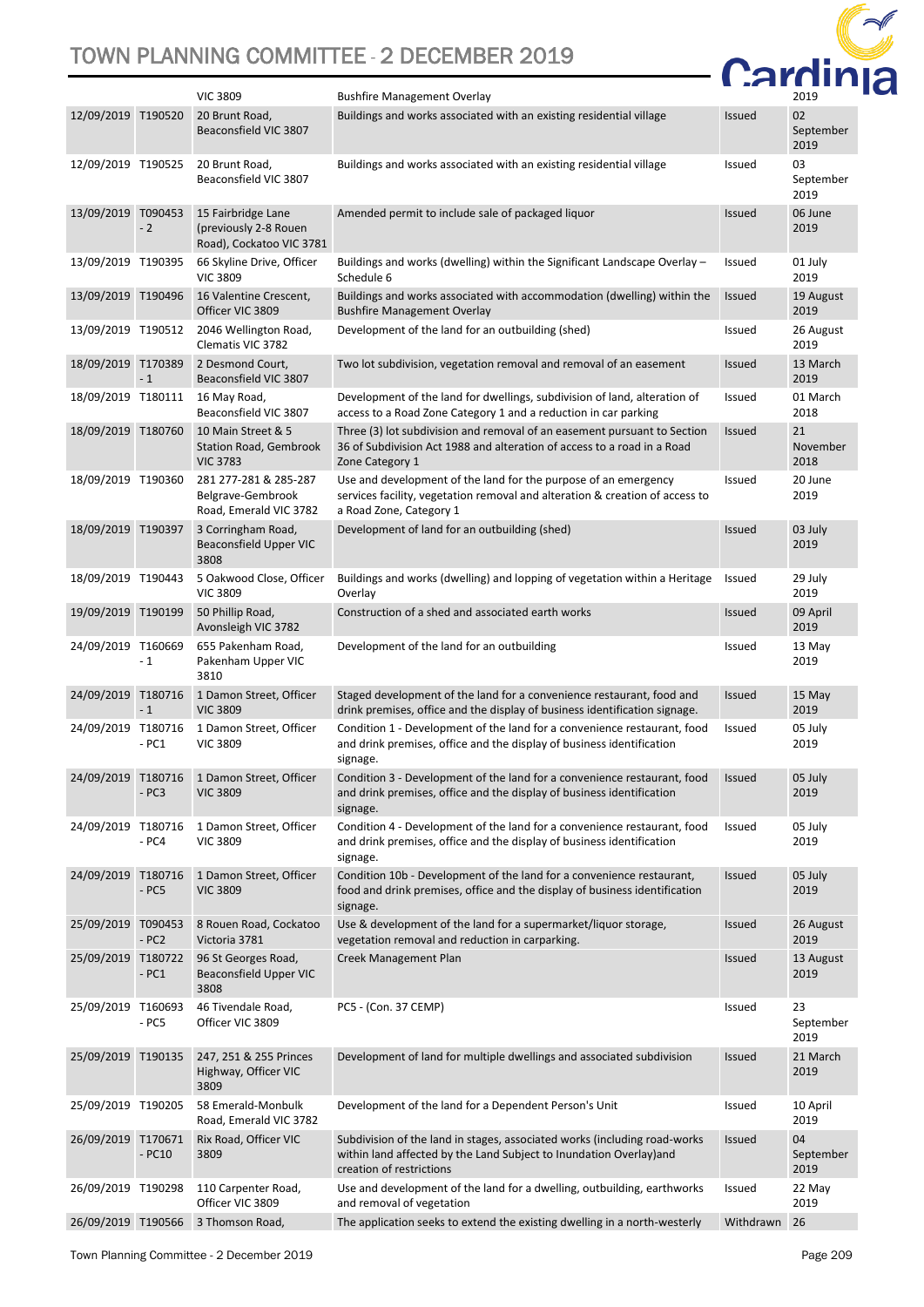

|                    |                    | Beaconsfield Upper VIC<br>3808                           | direction with the additional floor plan offering the following: ? An<br>enlarged laundry to cater for an internal cat run; ? A verandah on the<br>north-west side abutting the existing small galvanized iron shed; ? An<br>additional bedroom, with robe and bathroom; ? A bar and rumpus area; ?<br>A new deck to the south-east side. Council may seek to add conditions. |               | September<br>2019       |
|--------------------|--------------------|----------------------------------------------------------|-------------------------------------------------------------------------------------------------------------------------------------------------------------------------------------------------------------------------------------------------------------------------------------------------------------------------------------------------------------------------------|---------------|-------------------------|
| 30/09/2019 T180722 | $- PC2$            | 96 St Georges Road,<br>Beaconsfield Upper VIC<br>3808    | <b>Replacement Planting Plan</b>                                                                                                                                                                                                                                                                                                                                              | <b>Issued</b> | 13 August<br>2019       |
| 30/09/2019 T130545 | - PC4              | 92 Cooinda Road,<br><b>Beaconsfield Victoria</b><br>3807 | Use and development of the land for a dwelling, vegetation removal and<br>earthworks                                                                                                                                                                                                                                                                                          | <b>Issued</b> | 23<br>September<br>2019 |
| 2/10/2019          | T190378            | 4 Beaconsfield Avenue,<br>BEACONSFIELD VIC 3807          | Buildings and works associated with an existing education facility                                                                                                                                                                                                                                                                                                            | <b>Issued</b> | 25 June<br>2019         |
| 3/10/2019          | T180820<br>$- PC2$ | 110 Bayview Road,<br>Officer VIC 3809                    | Con. 5, BDG - Current Building Design Guidelines                                                                                                                                                                                                                                                                                                                              | Issued        | 05 August<br>2019       |
| 3/10/2019          | T180826            | 47 Timbertop Boulevard,<br>Officer VIC 3809              | The development of land for four (4) dwellings and subdivision of the land                                                                                                                                                                                                                                                                                                    | <b>Issued</b> | 18<br>December<br>2018  |
| 3/10/2019          | T190070<br>- PC1   | 10 Fox Road,<br>Beaconsfield Upper VIC<br>3808           | Use and development of the land for a Dependent Person's Unit                                                                                                                                                                                                                                                                                                                 | <b>Issued</b> | 19<br>September<br>2019 |
| 3/10/2019          | T190348            | 216 Woori Yallock Road,<br>Cockatoo VIC 3781             | Use and Development of the land for a Dependent Person's Unit and a<br>Garage                                                                                                                                                                                                                                                                                                 | Issued        | 18 June<br>2019         |
| 4/10/2019          | T190592            | 329 Belgrave-Gembrook<br>Road, Emerald VIC 3782          | DUPLICATE of T190591 To open a yoga and meditation studio at Shop 1,<br>329-331 Belgrave-Gembrook Road, Emerald, Victoria 3782                                                                                                                                                                                                                                                | Withdrawn     | 04 October<br>2019      |
| 7/10/2019          | T170323<br>$-PC2$  | 280 Princes Highway,<br>Officer VIC 3809                 | PC2 - (Con. 12 BDG)                                                                                                                                                                                                                                                                                                                                                           | <b>Issued</b> | 04 June<br>2019         |
| 7/10/2019          | T180502<br>- PC1   | 275 Huxtable Road,<br>Pakenham Upper VIC<br>3810         | Use and development of the land for a Dependent Person's Unit (DPU) and Issued<br>development of the land for three (3) outbuildings                                                                                                                                                                                                                                          |               | 10 July<br>2019         |
| 7/10/2019          | T190136            | 37 Oakrind Rise, Officer<br><b>VIC 3809</b>              | Buildings and works associated with accommodation (dwelling) within the<br><b>Bushfire Management Overlay</b>                                                                                                                                                                                                                                                                 | <b>Issued</b> | 07 March<br>2019        |
| 7/10/2019          | T190261            | 3 Victor Road, Clematis<br><b>VIC 3782</b>               | Alterations and additions to an existing dwelling                                                                                                                                                                                                                                                                                                                             | Issued        | 09 May<br>2019          |
| 7/10/2019          | T190361            | 25 Bayview Road, Officer<br><b>VIC 3809</b>              | Creation of a drainage and sewerage easement in accordance with the<br>approved plans                                                                                                                                                                                                                                                                                         | <b>Issued</b> | 23 August<br>2019       |
| 7/10/2019          | T190487            | 389-391 Princes Highway,<br>Officer VIC 3809             | Use and development of the land for a land sales centre and associated<br>signage                                                                                                                                                                                                                                                                                             | Issued        | 14 August<br>2019       |
| 8/10/2019          | T190419            | 17 Valentine Crescent,<br>Officer VIC 3809               | Buildings and works associated with accommodation (dwelling) within the<br><b>Bushfire Management Overlay</b>                                                                                                                                                                                                                                                                 | <b>Issued</b> | 15 July<br>2019         |
| 8/10/2019          | T190450            | 10 Annabel Crescent,<br>Officer VIC 3809                 | Building and works associated with accommodation (dwelling) within the<br>bushfire management overlay                                                                                                                                                                                                                                                                         | <b>Issued</b> | 31 July<br>2019         |
| 8/10/2019          | T190587            | 20 Brunt Road,<br>Beaconsfield VIC 3807                  | Buildings and works associated with an existing residential village.                                                                                                                                                                                                                                                                                                          | <b>Issued</b> | 02 October<br>2019      |
| 10/10/2019 T190361 | $-PC1$             | 25 Bayview Road, Officer<br><b>VIC 3809</b>              | Creation of a drainage and sewerage easement in accordance with the<br>approved plans                                                                                                                                                                                                                                                                                         | Issued        | 10 October<br>2019      |
| 11/10/2019         | T130545<br>$-PC3$  | 92 Cooinda Road,<br>Beaconsfield Victoria<br>3807        | Use and development of the land for a dwelling, vegetation removal and<br>earthworks                                                                                                                                                                                                                                                                                          | <b>Issued</b> | 13<br>September<br>2019 |
| 11/10/2019 T190187 | - PC1              | 28 Emerald-Monbulk<br>Road, Emerald VIC 3782             | Development of the land for an outbuilding (garage)                                                                                                                                                                                                                                                                                                                           | Issued        | 13 August<br>2019       |
| 14/10/2019 T180716 | $- PC2$            | 1 Damon Street, Officer<br><b>VIC 3809</b>               | Condition 2a Development of the land for a convenience restaurant, food<br>and drink premises, office and the display of business identification<br>signage.                                                                                                                                                                                                                  | <b>Issued</b> | 05 July<br>2019         |
| 15/10/2019 T170092 | $-1$               | Linden Road, Pakenham<br>Upper VIC 3810                  | Earthworks associated with a dam extension and construction of an<br>outbuilding                                                                                                                                                                                                                                                                                              | Refused       | 12 June<br>2019         |
| 15/10/2019         | T180460<br>$-1$    | 30 Tivendale Road,<br>Officer VIC 3809                   | Use and development of the land (in stages) for a place of worship and<br>food & drinks premises (restaurant), buildings and works within the Land<br>Subject to Inundation Overlay, business identification signage and a<br>reduction in car parking                                                                                                                        | <b>Issued</b> | 18<br>September<br>2019 |
| 15/10/2019 T190121 | - PC2              | 269 Princes Highway,<br>Officer VIC 3809                 | Condition 1 and 4                                                                                                                                                                                                                                                                                                                                                             | Issued        | 12<br>September<br>2019 |
| 16/10/2019         | T160144<br>$-PC1$  | 195 Mountain Road,<br>Gembrook VIC 3783                  | Use and development of land for Rural Industry, the development of the<br>land for a two outbuildings (one to be used for a bed and breakfast) and<br>the extension of an existing outbuilding.                                                                                                                                                                               | Refused       | 26 July<br>2019         |
| 16/10/2019 T190246 | - PC1              | 20 Oakrind Rise, Officer<br><b>VIC 3809</b>              | Buildings and works associated with accommodation (dwelling) within the<br><b>Bushfire Management Overlay</b>                                                                                                                                                                                                                                                                 | Issued        | 18<br>September<br>2019 |